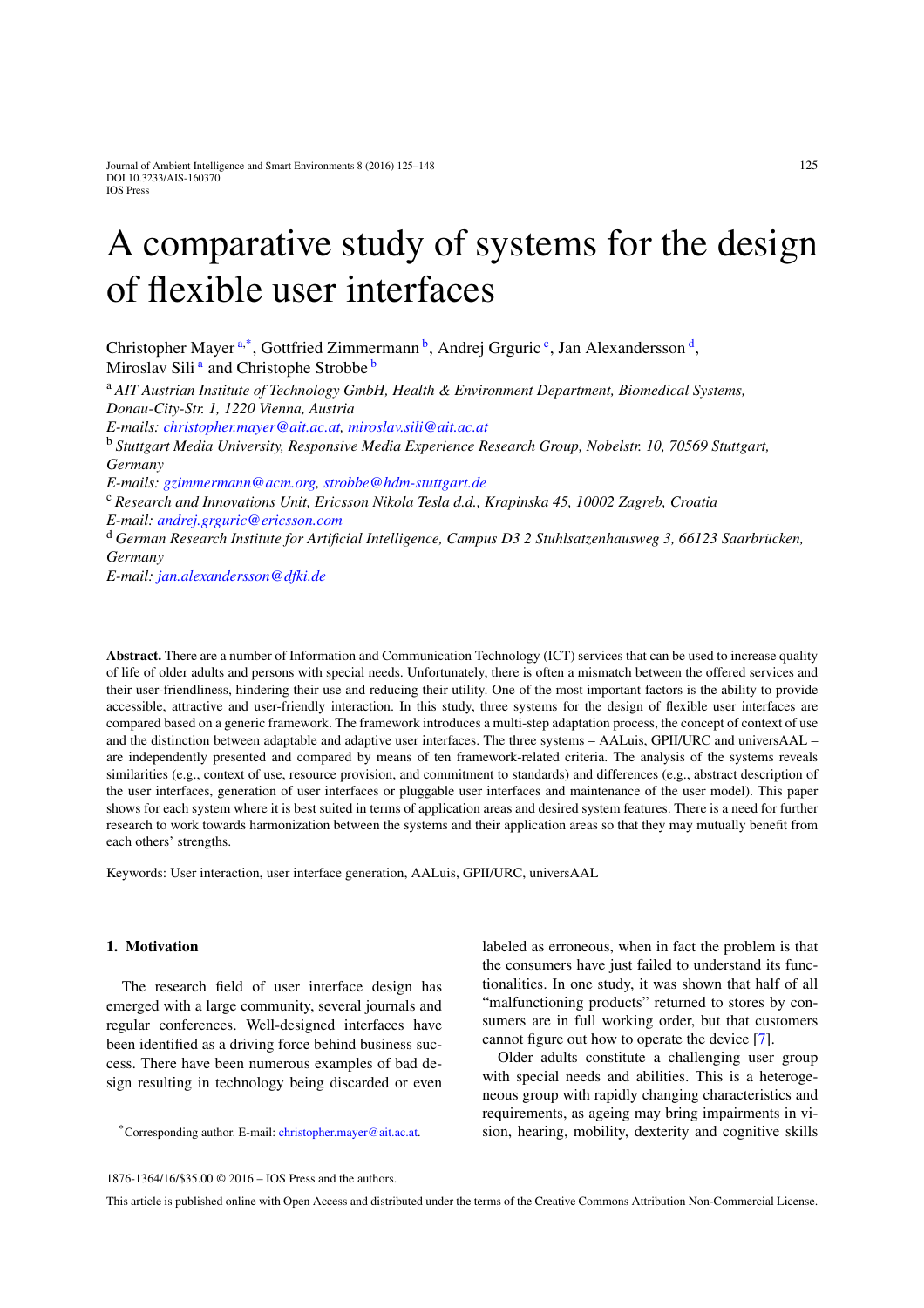in a higher degree. Older adults are vulnerable. Today, there is often a mismatch between available services and their user-friendliness, which can reduce the usage of many services from which older people could benefit. The success of these services depends on their ability to provide user interaction that is accessible to their users.

To increase the benefits for older adults using Information and Communication Technology (ICT) based products and services, developers and service providers must not only focus on the functionality itself but also, even especially, on the user interface. An appropriately and correctly designed user interface will guide the user to understand the underlying service – a vital precondition for the service's intended usage. A fundamental prerequisite of this is the personalization or adaptation of user interaction to user needs. Individuals need accessible user interfaces for their preferred ICT devices and services.

The purpose of this paper is to provide a generic framework for designing and deploying user interfaces that are tailored to particular user groups. In the light of this framework, three concrete systems – AALuis, GPII/URC and universAAL – are analyzed and compared. These systems have been chosen because of the authors' involvement in them. However, it is claimed that they represent a wide variety of current systems for the design of flexible user interfaces, and can therefore be considered as typical. The study was initiated by an intensive face-to-face workshop which focused mainly on the technical aspects of user interfaces and their generation. A typical application area for these systems is Ambient Assisted Living (AAL), but they are not restricted to this domain and are rather generally developed for the design and generation of flexible user interfaces.

The remainder of this paper is structured as follows: In Section [2,](#page-1-0) one finds a short description of related work regarding conceptual frameworks for technical comparisons. Section [3](#page-1-1) introduces some concepts and terms, and defines a generic framework for the design of adaptive user interfaces, providing a basis for the comparison of systems. Section [4](#page-4-0) describes the three selected systems, focusing on the design of adaptive user interfaces. In Section [5,](#page-9-0) the criteria for the comparison of the systems are given followed by a detailed analysis of the three systems in light of these criteria. In Section [6,](#page-17-0) the results of the qualitative comparison are summarized and discussed. Finally, Section [7](#page-21-0) provides conclusions and elaborates on possible extensions and combinations of the systems.

# <span id="page-1-0"></span>**2. Related work**

Comparing different systems in a holistic way is a challenge, since various aspects need to be considered. These include both technical and user-oriented aspects. This paper focuses in particular on the technical potential and system features. It does not cover user aspects such as usability and acceptance from the enduser point of view, nor the ease of use for developers, although both of these are important issues on the one hand for the acceptance of user interfaces and on the other hand for development costs.

There do exist conceptual frameworks available for the technical comparison, but these focus just on particular aspects to be considered for user interface adaptation. Examples of these from the literature are as follows: (a) models as basis for the user interface generation [\[16](#page-22-1)[,21](#page-22-2)], (b) methods used for the user interface generation [\[38](#page-23-0)], (c) tools supporting the generation process [\[23](#page-22-3)], (d) the final user interface [\[34](#page-23-1)], or (e) multi-modality  $[5,15]$  $[5,15]$ . These aspects are important, but do not cover the whole user interface adaptation process as described in Section [3](#page-1-1) and hence do not fulfill our intended purpose. Thus, more specific comparison criteria have been formulated, taking the state-ofthe-art into account. Additionally, the Cameleon Reference Framework (CRF) [\[3\]](#page-22-6), which defines four levels of abstraction for user interface models, is used for a final summary of the three systems in Section [4.4.](#page-9-1) It is again a very useful framework for the comparison, but does not cover the whole process as described in Section [3.](#page-1-1)

#### <span id="page-1-1"></span>**3. Introduction to user interface adaptation**

User interface adaptation covers different stages in the design and lifecycle of user interfaces, and there are various terms, concepts and aspects to consider.

### <span id="page-1-2"></span>*3.1. User interface adaptation aspects*

User interface adaptation can change any aspect of a user interface. Figure [1](#page-2-0) illustrates some adaptation aspects and organizes them within our 3-layer model, which breaks a user interface down into layers for *presentation & input events*, *structure & grammar*, and *content & semantics* (ordered by increasing depth). Adaptation aspects range from *shallow* modifications (e.g., text size, line spacing, contrast settings, speech volume, keyboard settings, shortcut keys) related to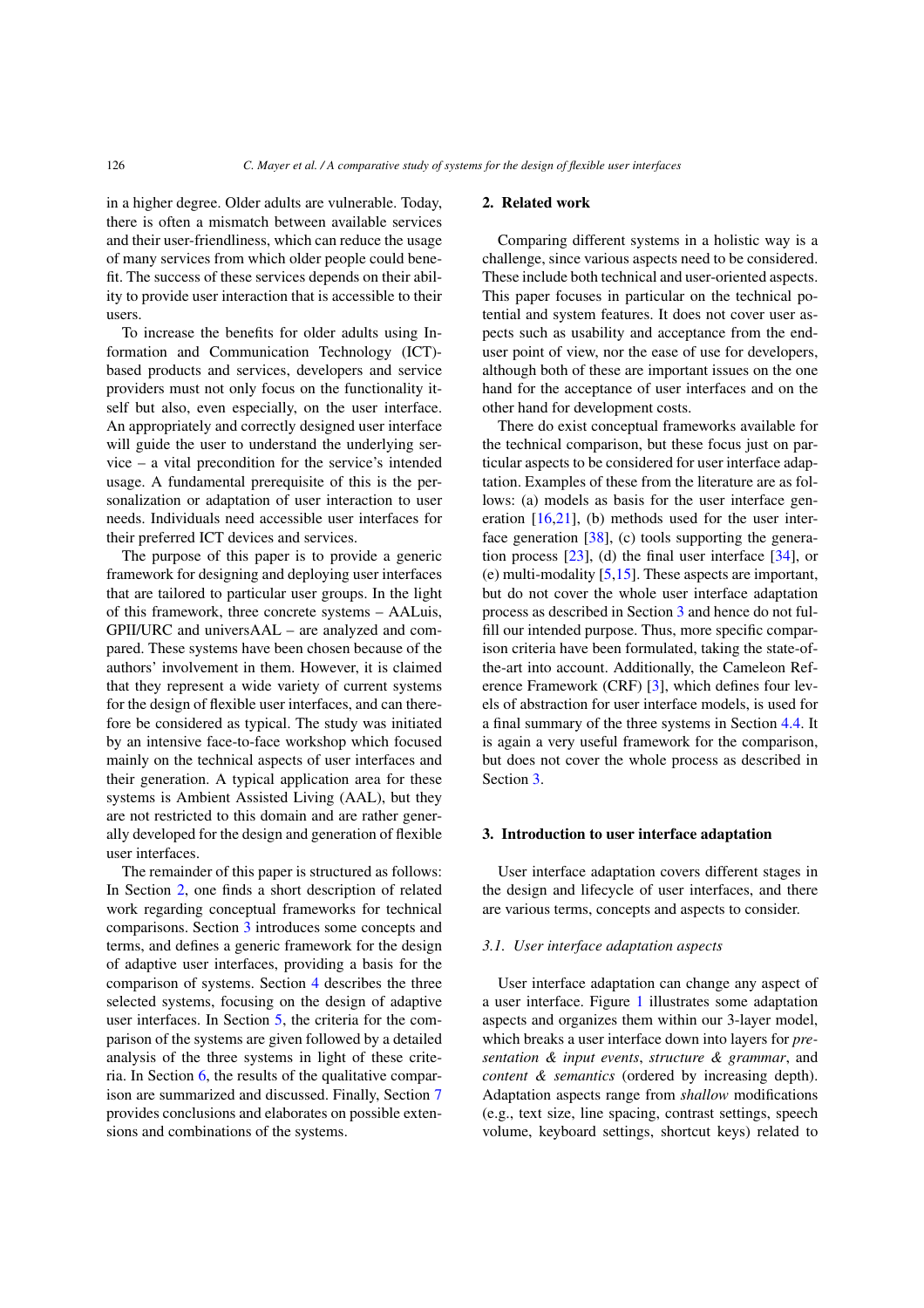

<span id="page-2-0"></span>Fig. 1. Some aspects of user interface adaptation, depicted in a 3-layer user interface model.

the presentation & input events layer, over *medium deep* modifications (e.g., input and output modalities, grouping structure, gesture alphabet) related to the structure & grammar layer, to *deep* modifications (e.g., natural language, captions, audio descriptions, level of simplification) related to the content  $&$  semantics layers of a user interface.

### <span id="page-2-2"></span>*3.2. Context of use*

In the process of adapting a user interface, at least one of the three user interface layers (see Section [3.1\)](#page-1-2) is adapted to a specific *context of use*, consisting of the following main components [\[3\]](#page-22-6):

- **User:** The user interface needs to be tailored to the user's needs and preferences, which may be dependent upon his/her capabilities, current physical activity, permanent and temporary impairments, moods, etc. Some of these needs and preferences are dynamic, i.e., can change based on time and situation, even during a user interaction session.
- **Runtime Platform:** Each runtime platform comes with its own hardware and software constraints. Hardware constraints include, for example, screen size, screen resolution, and support for pointing (e.g., mouse, D-pad, touch screen). Depending on the underlying operating system and Web browser, software features such as specific fonts, runtime libraries, and scripting support may or may not be available at runtime.
- **Environment:** The environment and situation in which the use occurs can significantly impact usability and accessibility aspects of a user inter-

face. Examples include ambient noise, lighting conditions or the time of day.

### <span id="page-2-3"></span>*3.3. Adaptable versus adaptive user interface*

A system is said to have an *adaptable user interface* or to be *adaptable*, when it allows the user to customize the user interface [\[29](#page-23-2)]. A system is said to have an *adaptive user interface* or to be *adaptive* when it adapts the user interface by itself or suggests such adaptations to the user at runtime [\[29\]](#page-23-2), based on a user model and other context-of-use data [\[24](#page-22-7)]. If the system only remembers previous customizations made by the user, this would not be called an adaptive system, but rather only an adaptable system. A system can be hybrid, i.e., provide both adaptability and adaptiveness. For example, if the user increases the font size, the system may ask the user if he/she also wants to switch to a high-contrast theme.

#### <span id="page-2-1"></span>*3.4. A framework for user interface adaptation*

Figure [2](#page-3-0) illustrates the process of user interface adaptation in general, spanning design time and runtime. At design time, the application developer creates an abstract user interface that leaves some leeway with regard to its final rendering (see Section [3.5](#page-3-1) for a more detailed description of the adaptation process and its actors). The format of the abstract user interface varies significantly between technologies. Some technologies employ task models, some use abstract forms of widgets and controls, some state diagrams, and some employ semi-concrete user interfaces that can be parameterized at runtime. Of course, these approaches can be combined as well.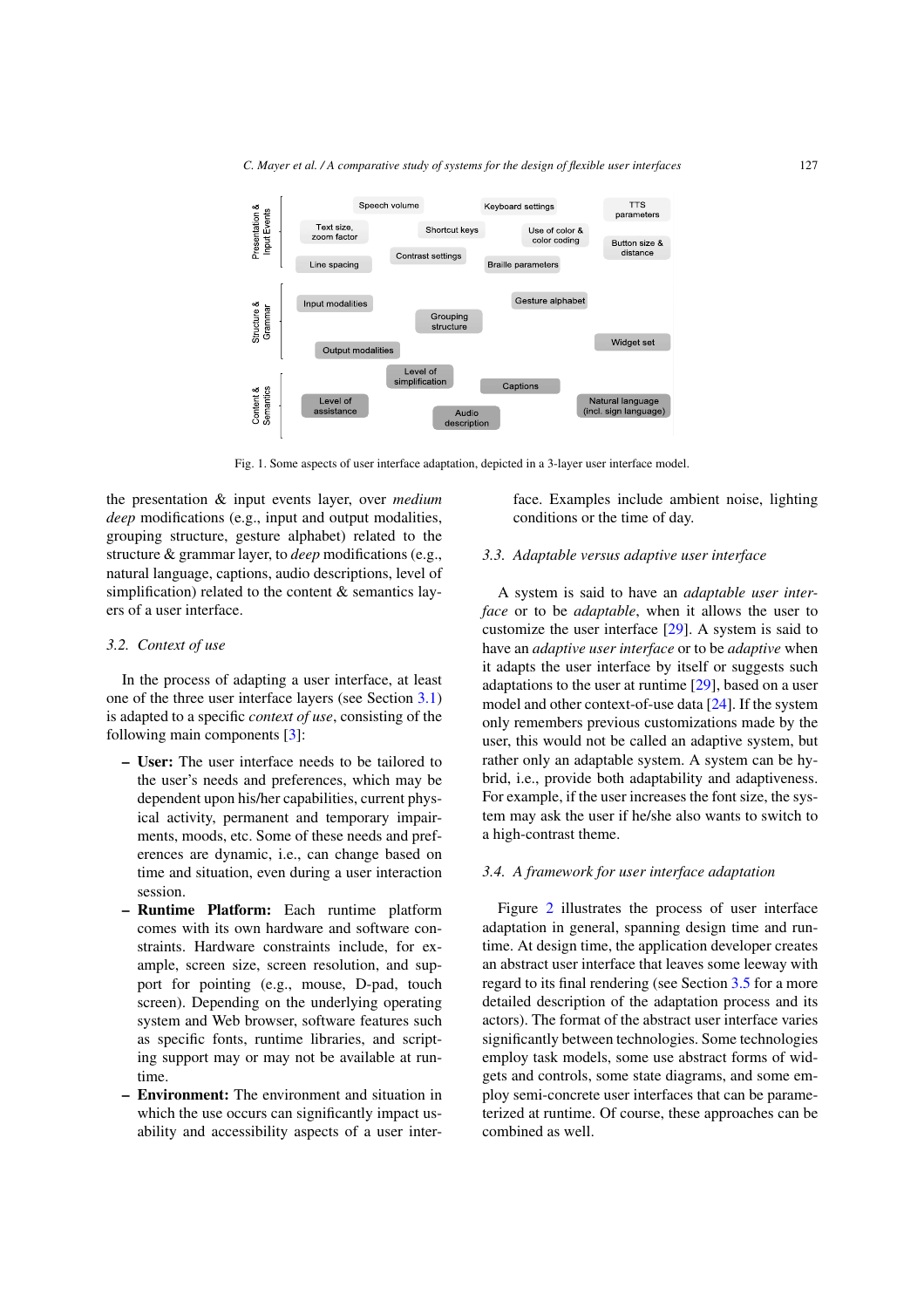

<span id="page-3-0"></span>Fig. 2. The general process of user interface adaptation, spanning the overall development and rendition process from design time to runtime.

Between the design of the Abstract User Interface (AUI) and usage at runtime, user interface resources may be prepared in advance by user interface designers or automatic systems (or both). At this point, assumptions (projections) are made for the context of use at runtime. The goal of this activity is to have some building blocks of a Concrete User Interface (CUI) "in store" that would otherwise be impossible for generation at runtime.

At runtime, when the user interacts with the system, the actual context of use is known, and the Final User Interface (FUI) is built as an instantiation of the abstract user interface. If user interface integration is involved, the final user interface employs suitable user interface resources that have been prepared before runtime. As a possible complication, the context of use may change during runtime, and the concrete user interface may adapt immediately to the change.

User interface adaptation is a complex process typically occurring at both design time and runtime. Each of these time points has its own opportunities and constraints. At design time, a human expert can create sophisticated user interfaces with variations for adaptation. However, designers do not know the exact context of use that will occur at runtime. Therefore, they have to make guesses and provide internal (i.e., builtin) or external (i.e., supplemental) variations that will be selected at runtime. At runtime, the context of use is available, and can be used to pick and/or tailor an appropriate user interface. However, the user interface must be available immediately for rendition, therefore human design is out of reach at runtime.

#### <span id="page-3-1"></span>*3.5. Steps of user interface adaptation*

Based on the general process of user interface adaptation (see Fig. [2\)](#page-3-0), the following typical steps were identified as relevant for the adaptation of user interfaces, each occurring at some point between design time and runtime, inclusive (Note that some design approaches only support a subset of these steps):

- 1. **User interaction modeling:** At development time, a developer implements an application and describes its functionality related to the user interaction in an abstract fashion. Forms of *abstract descriptions* are, for example, task models, user interface models, Web service interface descriptions, descriptions of an Application Programming Interface (API), or ontologies.
- 2. **Default user interface design:** A user interface designer implements a default user interface for the application, based on the abstract description of its functionality (see step 1). Along with the user interface, components such as icons, labels and videos are designed. The user interface and these components are collectively called *user interface resources*.
- 3. **Supplemental user interface design:** User interface designers (either from the manufacturer of the application, or from third parties) contribute alternative user interface resources, based on the application's abstract description (see step 1). These resources are supplemental to the default resources (see step 2), and may include alternative user interfaces (or parts thereof), e.g., a simplified version, that can be used to substitute or extend the default user interface (or parts thereof). Each user interface resource can be tailored to a particular context of use, namely a specific user group, runtime platform, environmental condition, or any combination thereof. It must have appropriate meta-information (e.g., key-value pairs) attached, to facilitate its integration in the final user interface at runtime when a specific context of use is known. A local or global *resource repository* stores the supplemental user interface resources and their meta-information.
- 4. **Context of use instantiation:** At runtime, the runtime platform instantiates the particular context of use, consisting of a *user model* (which may be retrieved as a whole or in parts from a user model repository), a *platform model* and an *environment model*. These models may be described in various formats, including key-value pairs or formal ontologies. Note that the context of use can dynamically change during runtime.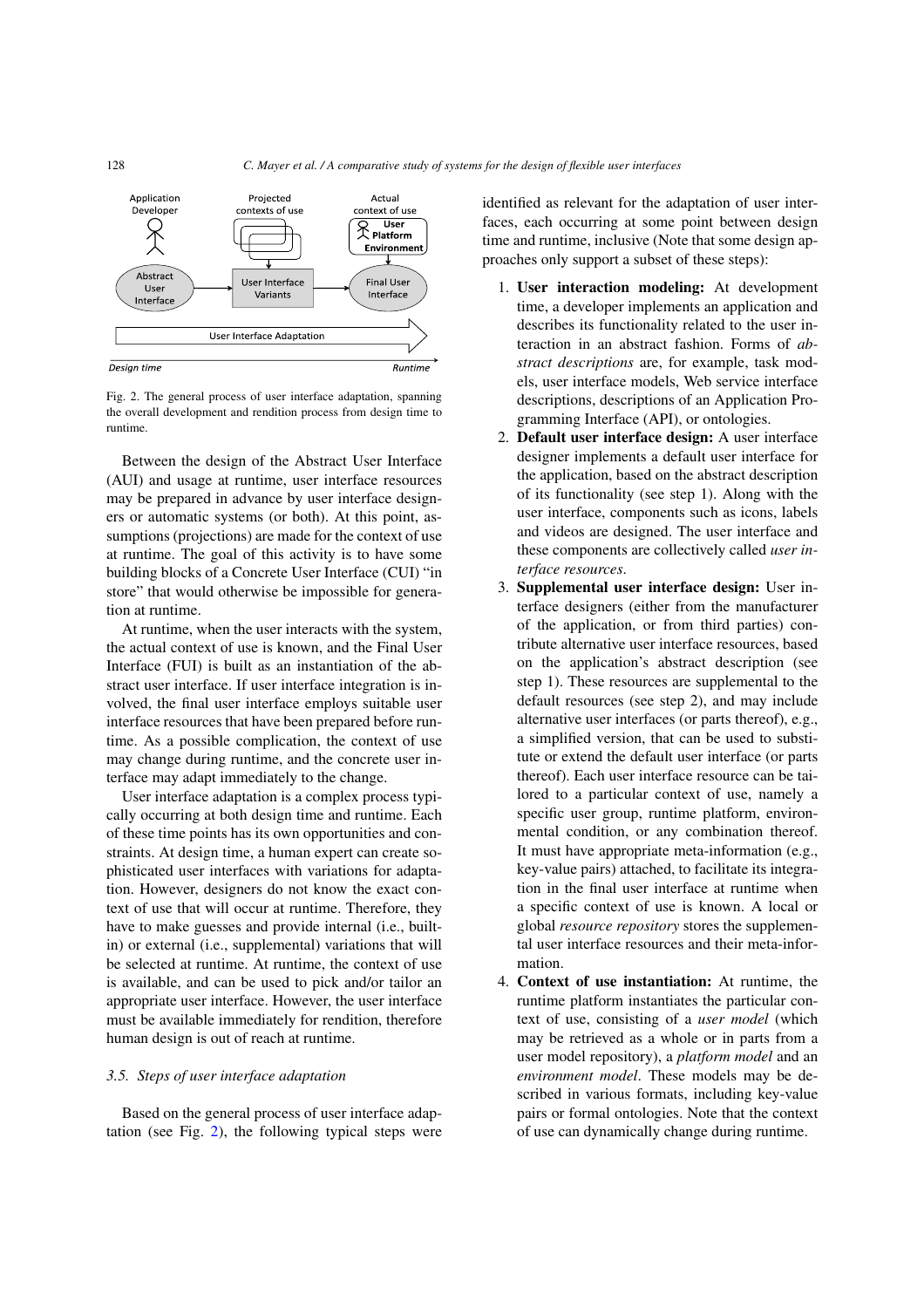- 5. **User interface accommodation (system-driven):** An adaptive system adapts the concrete user interface to accommodate the particular context of use at hand, i.e., finding the best matching user interface for the actual context of use.<sup>1</sup> Two types of adaptations are distinguished (and may cooccur): user interface integration and user interface parameterization. *User interface integration* means that a set of matching user interface resources (e.g., dialogs, icons, labels, videos, captions) is chosen to form the user interface. *User interface parameterization* means that the user interface is "tweaked" along pre-determined parameters (e.g., font size). This step can be a continuous process with subsequent iterations of refinements, perhaps reacting to a dynamically changing context of use during a user interaction session. Both forms may ask the user to confirm suggested adaptations.
- 6. **User interface customization (user-driven):** When interacting with an adaptable system, the user can take the initiative for adaptations by *customizing* the user interface via explicit operations (e.g., through a settings dialog, a menu or shortcuts). These operations may be part of the runtime platform, or may be directly built into the user interface. As in step 5, a customization can be realized as user interface integration or user interface parameterization, or both. Userinitiated customizations can be recorded (e.g., in a user model) to make them permanent for the user and the particular context of use.

This process can vary depending on the overall development approach and toolset used, the user interface quality requirements, the availability of user interfaces, the availability of use context parameters and other influences. For example, the application could be monolithic, with its user interface and business logic lumped together. In this case, the developer would develop the application's user interface model (step 1), the default user interface (step 2) and (optionally) supplemental user interfaces (step 3). Also, rather than having a human designer create a user interface (steps 2 & 3), it could be generated automatically based on the abstract description and other resources. In this case, the design of user interfaces could be deferred until runtime, when the exact context of use is known, and a resource repository (step 3) might not be needed, since the "best-matching" user interface would be generated on demand in real-time. Furthermore, user interface accommodation and customization may be combined as a mixed dialog, i.e., steps 5 and 6 can occur any number of times in an interwoven fashion.

# <span id="page-4-0"></span>**4. Introduction to the selected systems for user interface adaptation**

The three systems – AALuis, GPII/URC and universAAL – are respectively described in the following sections and finally summarized with respect to the user interface levels of the Cameleon Reference Framework (CRF) [\[3\]](#page-22-6) (see Section [4.4\)](#page-9-1). The framework is used as a joint overview of the three systems and as a wrap-up of the bottom-up approach.

# *4.1. AALuis*

AALuis is a framework mainly focusing on the user interface generation [\[18\]](#page-22-8) and covers all steps of user interface adaptation as described in Section [3.5.](#page-3-1) Figure [3](#page-5-0) illustrates components of this framework together with the information flow from the calling service/application to the end user and back. It covers the service integration, the user interface generation and the user interface rendering. The information flow starts with the connection between the digital service and the task model, which models the interaction between the user and the system (step 1 in Fig. [3\)](#page-5-0). Each task describes the logical activities that should support users in reaching their goals [\[31\]](#page-23-3) and each task is either a user, system, interaction or abstract task [\[33\]](#page-23-4). Next, in light of the task model, model interpretation yields a set of currently active interactions (step 2), and the user interface is transformed and adapted (step 3). Finally, the interaction between the user and the functionality of the service completes the information flow (steps 4–6).

The framework can either be used with local or remote services. The former are integrated as separate OSGi bundles and the latter are loosely coupled as Web services, which allows an easy connection of any platform to the system. Services are described in a twofold manner by two separate files: the first defines the task model of the service in Concur Task Trees (CTT) notation [\[32](#page-23-5)[,33](#page-23-4)], and the second one provides a binding of the service methods and parameters to the CTT tasks. Optionally, a description of additional re-

<span id="page-4-1"></span><sup>1</sup>Matching approaches are out of scope for this framework, but may involve automatic inference mechanisms, a user's explicit choice, or a reactivation of a previous user choice.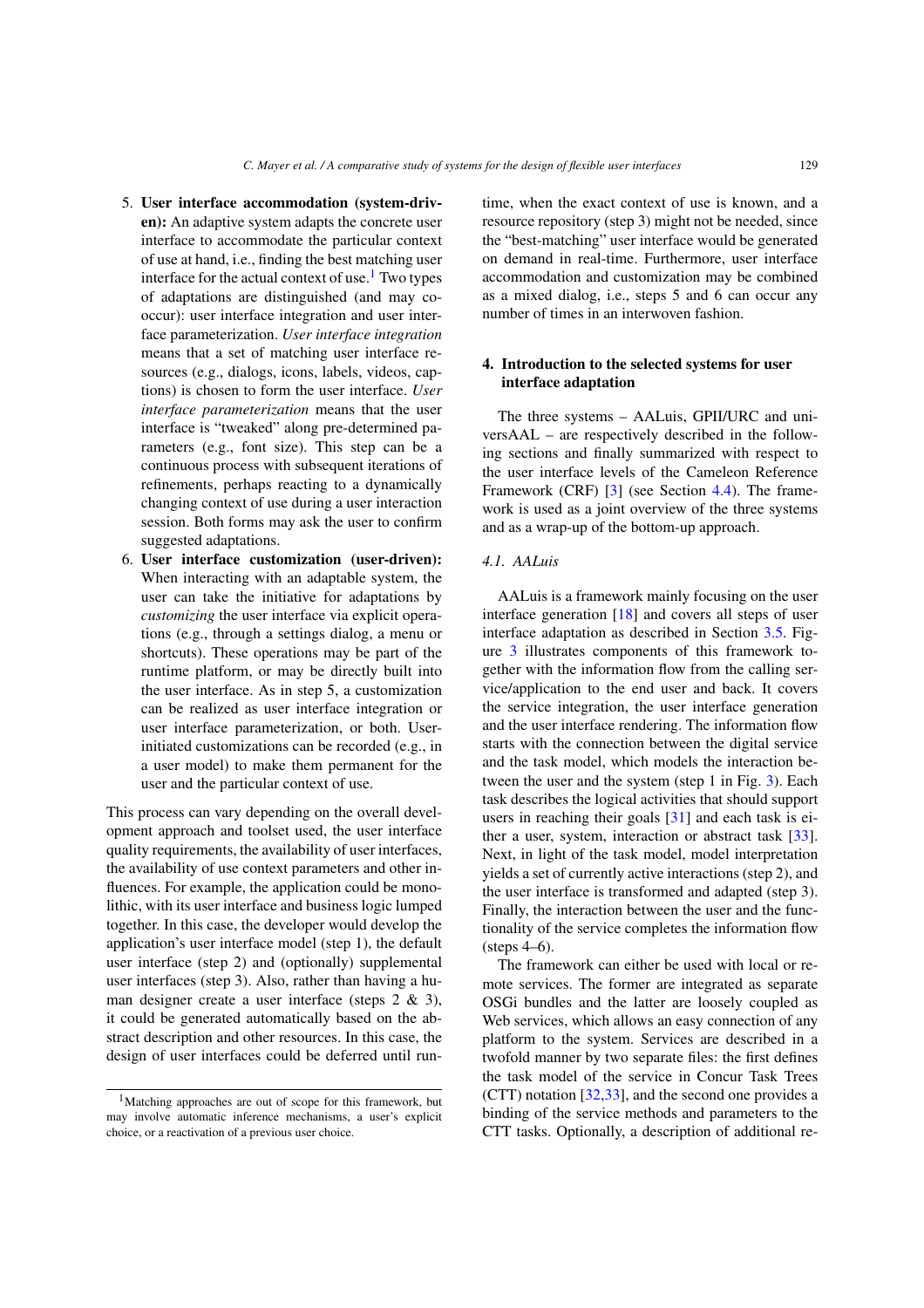

<span id="page-5-0"></span>Fig. 3. AALuis user interface generation framework.

sources used for different output modalities can be provided.

The user interface is generated at runtime based on the interaction – specifically, using the task model provided by the CTT. Final results of the automatic transformation process are renderable user interfaces (RUIs) in HTML5, which are dynamically generated for every specific I/O channel. The flexible transformation approach also supports other output formats, such as VoiceXML [\[30\]](#page-23-6), and thus allows the usage of a wide range of I/O devices. There is a set of default transformation rules for different devices available and additional ones can be provided.

The generation process takes into account not only the task model but also additionally available information. Besides the I/O devices and their capabilities, this information also comprises user and environmental contexts [\[19\]](#page-22-9). The task model and the Abstract User Interface (AUI) – which is derived from the task model and which is device and modality independent – are enriched step by step to create a device and modality dependent user interface that is optimized for a specific I/O channel, i.e., the final renderable user interface. The abstract user interface and the intermediate steps of the transformation process (i.e., the concrete user interfaces or CUI), are described in MariaXML [\[35](#page-23-7)], a model-based language for interactive applications.

In Fig. [4,](#page-6-0) one can see an example of a user interface for the television generated by the AALuis sys-

tem. This user interface is generated solely based on the provided task model in CTT notation and the actual context of use. The presented graphical user interface uses an avatar as a virtual presenter of information. This creates additional value by adding a visual display to the verbal information.

#### <span id="page-5-1"></span>*4.2. GPII/URC*

In the following, a combination of the Universal Remote Console (URC) [\[14](#page-22-10)[,43](#page-23-8)] and the Global Public Inclusive Infrastructure (GPII) [\[44\]](#page-23-9) technologies, and their main components is introduced.

#### *4.2.1. Universal Control Hub (UCH)*

The Universal Control Hub (UCH) architecture is a middleware-based profiling of the URC technology. It allows for any kind of controller to connect to a middleware unit that in turn communicates with one or more applications or services, called *targets* [\[14\]](#page-22-10). The UCH implements the URC technology as a gateway between a set of controllers and a set of targets. The UCH follows the CEA-2014 standard [\[4](#page-22-11)], offering a list of remote user interfaces from which a connected controller can choose an appropriate one. Figure [5](#page-6-1) illustrates the UCH architecture.

When a target (e.g., a television) is discovered by the UCH, it requests and downloads an appropriate target adapter (TA) from the resource server. Then, a user interface socket for that target is instantiated in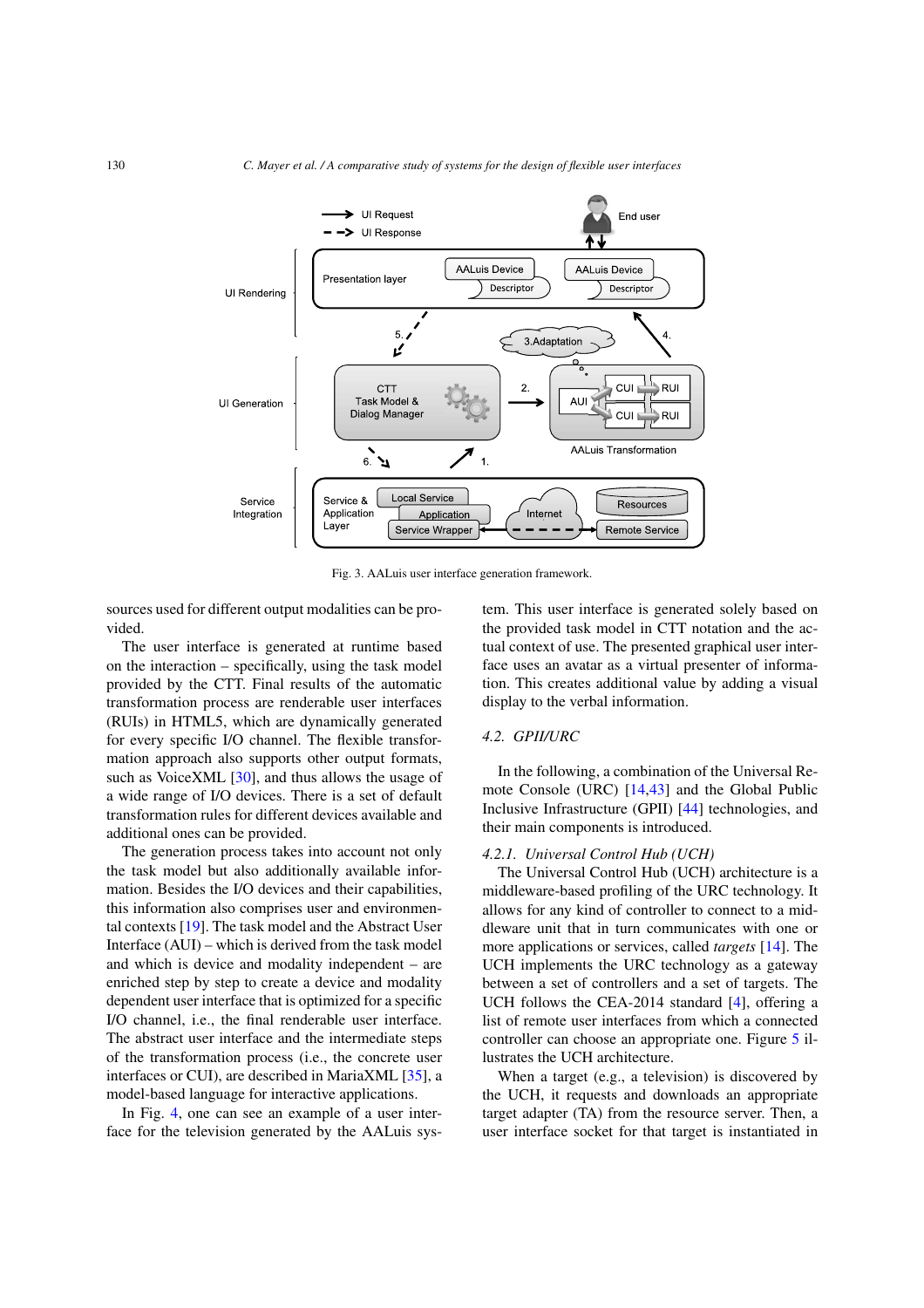*C. Mayer et al. / A comparative study of systems for the design of flexible user interfaces* 131



<span id="page-6-0"></span>Fig. 4. Example of a user interface generated by the AALuis system for a TV.



<span id="page-6-1"></span>Fig. 5. Overview of the Universal Remote Console (URC) architecture.

the UCH's socket layer. The variables, commands and notifications in the user interface socket represent the state of the connected target. If multiple targets are connected to the UCH, each one has an associated user interface socket as a means to access and modify the target's state.

When the user connects with his/her controller (e.g., a smartphone) to the UCH, the controller receives a list of connected targets and user interfaces that are available for remote control. The UCH may download a number of user interface resources from the resource server in order to build the final user interface. More specifically, only those user interface resources which are suitable for the actual context of use (i.e., the user and his/her controller device) are downloaded and presented. It is up to the User Interface Protocol Module (UIPM) to decide how to interact with the controller (i.e., in which protocol and format), but most commonly HTML over HTTP is used. Multiple UIPMs can be present in the UCH at the same time, offering choices of protocols and formats, and the controller can pick the most suitable one.

Pluggable user interfaces can be written in any programming language and run on any controller platform. Currently, most user interfaces are based on HTML, CSS and JavaScript, communicating with the user interface socket via the URC-HTTP protocol [\[41\]](#page-23-10), using AJAX and WebSockets as communication mechanisms. Thus, they can simply run in a controller's Web browser, and no prior installation is needed on the controller side.

The UCH components (target adapters, user interface protocol modules) have open APIs and can be downloaded on demand from the resource server at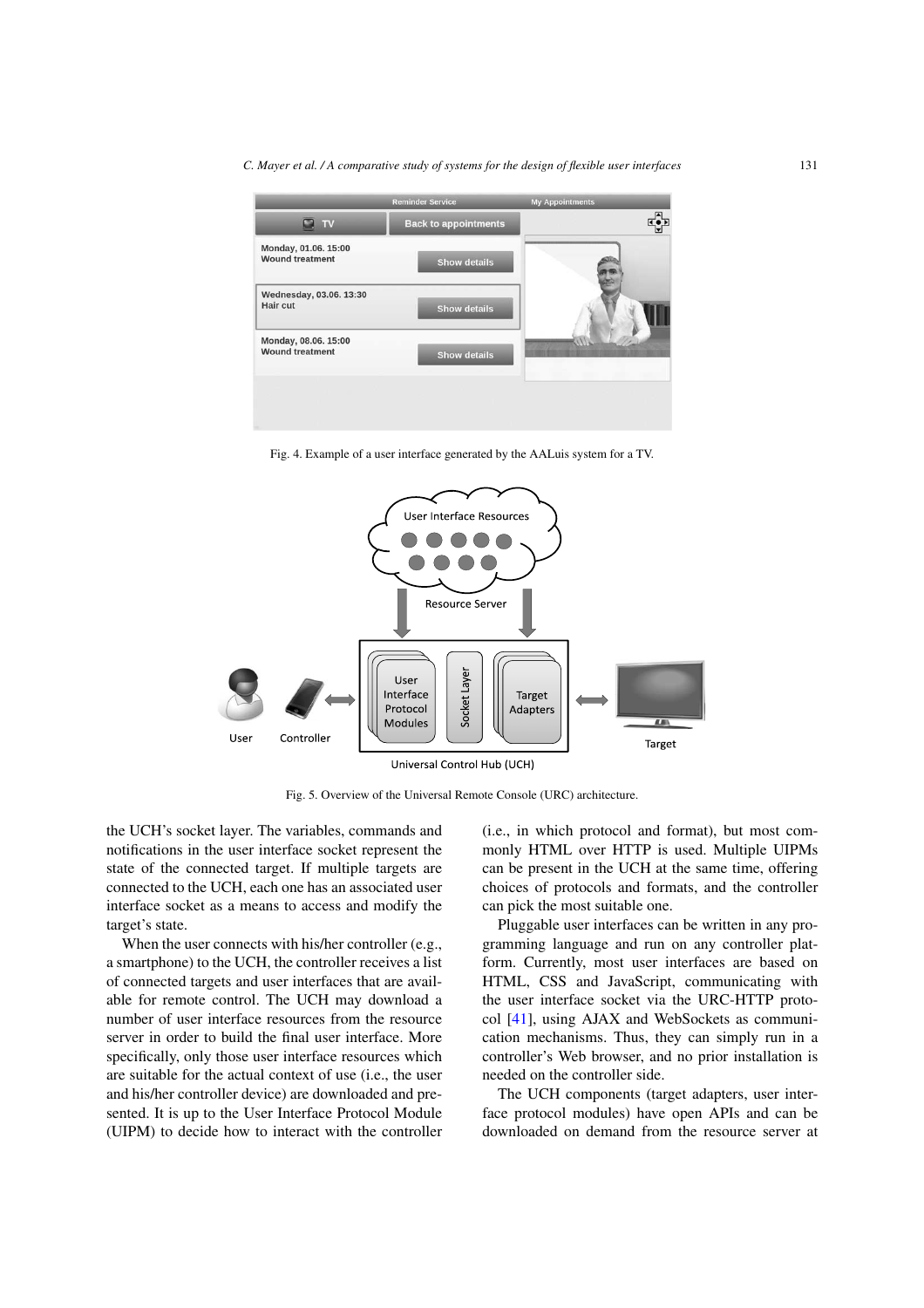runtime, thus providing a fully open ecosystem for user interface management.

Currently, the German research project SUCH (Secure UCH) develops a UCH implementation with special security and safety mechanisms built-in, focusing on confidentiality, privacy and integrity of data as well as non-repudiation and access policies based on a role concept. The implementation is guided by the ISO/IEC 15408 Common Criteria [\[6\]](#page-22-12) methodology for IT security evaluation and aims to be a certified open-source implementation of the UCH at the Evaluation Assurance Level 4 (EAL4).

#### *4.2.2. Resource server*

The openURC resource server (see Fig. [5\)](#page-6-1) is a repository for arbitrary user interface resources. It is used as a deployment platform for application developers and user interface designers. The resource server acts as a marketplace for the distribution of target adapters, user interface socket descriptions, user interface protocol modules, and user interface resources that may or may not be specific to a particular context of use. The resources are tagged with key-value pairs for searchability, following the Resource Description Protocol 1.0 standard [\[27\]](#page-22-13) of the openURC Alliance [\[26\]](#page-22-14).

Controllers and UCHs can download appropriate components from the resource server upon discovery of specific targets and requests for user interface resources specific to user preferences, and device and environment characteristics. Controllers and UCHs access the resource server through a REST-based protocol [\[28](#page-23-11)], which is standardized by the openURC Alliance.

#### *4.2.3. GPII personal preference set*

While the URC enables pluggable user interfaces (in any modality) designed for specific user groups in a specific context of use, it does not define a user model (needed for step 4 in Section [3.5\)](#page-3-1), nor does it actively support user-driven customization at runtime (cf. step 6 in Section [3.5\)](#page-3-1). However, the Global Public Inclusive Infrastructure (GPII) defines a so-called *personal preference set*, which encompasses parameters for user interface parameterization and their preferred values for a specific user. This new format of a personal preference set is currently being standardized as a future version of ISO/IEC 24751 [\[12](#page-22-15)]. A user may allow his/her personal preference set to be stored in the cloud, thereby making it (or an appropriate subset of it) available to any device with which the user interacts. For example, a public computer in a library could automatically turn on closed captions in videos for users with this preference enabled in their personal preference set. A user may have to set up an initial user preference set with closed captions enabled, or the system may remember that the user customized this setting in a previous interaction (cf. step 6 in Section [3.5\)](#page-3-1).

#### *4.2.4. Integration of URC and GPII technologies*

Taken together, the combination of the URC technology and the GPII technology covers all steps of user interface adaptation, as described in Section [3.5.](#page-3-1) URC with its user interface socket provides the abstract user interface description and the concept of pluggable user interfaces. These user interfaces may be parameterizable to respond to a user's preference set, a device's constraints and/or a situation of use. At runtime, a user's preference set is downloaded from the GPII preference server, or read from a local repository (e.g., a USB stick). In addition, device and environment characteristics are captured by the GPII device and runtime handlers. In essence, URC provides a roughly matching user interface (user interface integration), and GPII allows for further fine-tuning (user interface parameterization) to achieve an optimal adaptation for the user, the device and the environment. This mechanism even allows for fine-tuning during runtime, in order to react to changing conditions of use (e.g., ambient light or noise).

Figure [6](#page-8-0) shows a demonstrational online banking application whose Web interface has been manually designed, based on the GPII/URC platform. At the top, the Personal Control panel allows the user to customize presentational and other aspects of the Web interface. In this demo application, video clips in sign language have been prepared by a third party, giving a detailed explanation for each input field of the wire transfer form. If the user sets their preferences to include sign language output, they will see small sign language icons next to the input fields, and pressing them will show an overlay window with a human sign language interpreter or sign language avatar (whatever is preferred and is available).

#### *4.3. universAAL*

The universAAL UI framework is a product of a consolidation process including the existing AAL platforms Amigo, GENESYS, MPOWER, OASIS, PER-SONA, and SOPRANO [\[11](#page-22-16)] in order to converge to a common reference architecture based on a reference model and a set of reference use cases and requirements [\[40](#page-23-12)]. As a result of the work done, the uni-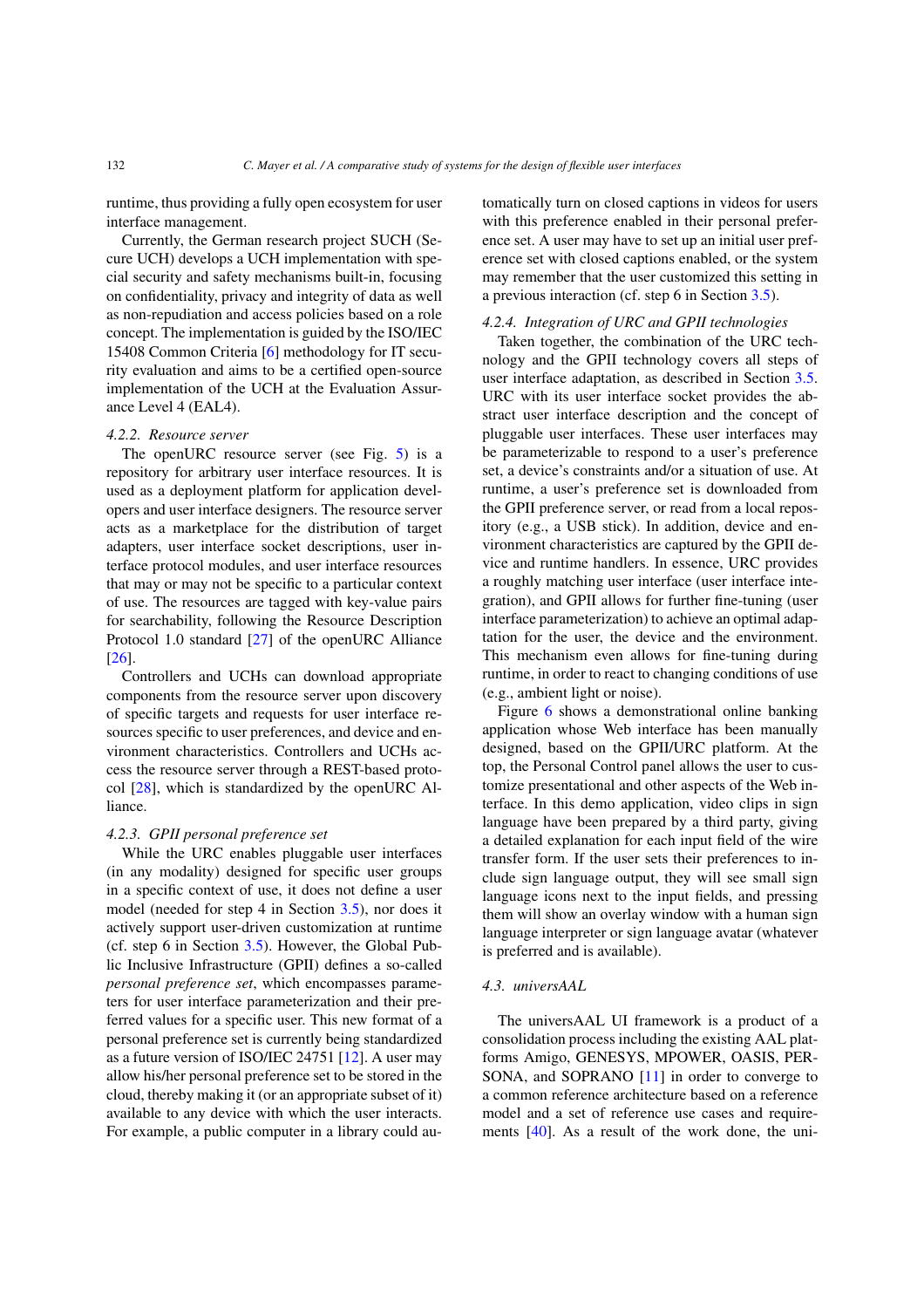*C. Mayer et al. / A comparative study of systems for the design of flexible user interfaces* 133



Fig. 6. A demonstrational online banking user interface, based on the GPII/URC platform. Through the Personal Control Panel (shown on the top of the screen) the user can set presentational and other adaptation aspects. Sign language videos are available for the input fields via a special icon. The screenshot shows a video in international sign language (with a human sign language interpreter) for the input field "account number".

<span id="page-8-0"></span>

<span id="page-8-1"></span>Fig. 7. universAAL User Interaction management framework.

versAAL Framework for User Interaction in Multimedia, Ambient Assisted Living (AAL) Spaces was accepted as Publicly Available Specification by the International Electrotechnical Commission under the reference IEC/PAS 62883 Ed. 1.0.

Figure [7](#page-8-1) illustrates components of the universAAL UI framework together with the information flow from the calling application to the end user and back. The UI framework consists of the following parts:

**–** The User Interaction Bus (UI Bus) includes a basic, ontological model for representing the abstract user interfaces and means for exchanging those messages between UI Handlers and applications. *Forms* – the ontological representation of the typical user interaction components, like textual inputs, multiple selections, buttons, and so on – are created by UI Callers (as part of the applications that are connected to the UI Bus). These are sent to UI Handlers (within UI Requests) to be rendered, filled by user, and sent back to UI Callers to be processed. UI Requests along with the *form* (abstract user interface) carry the information about addressed user, the priority of the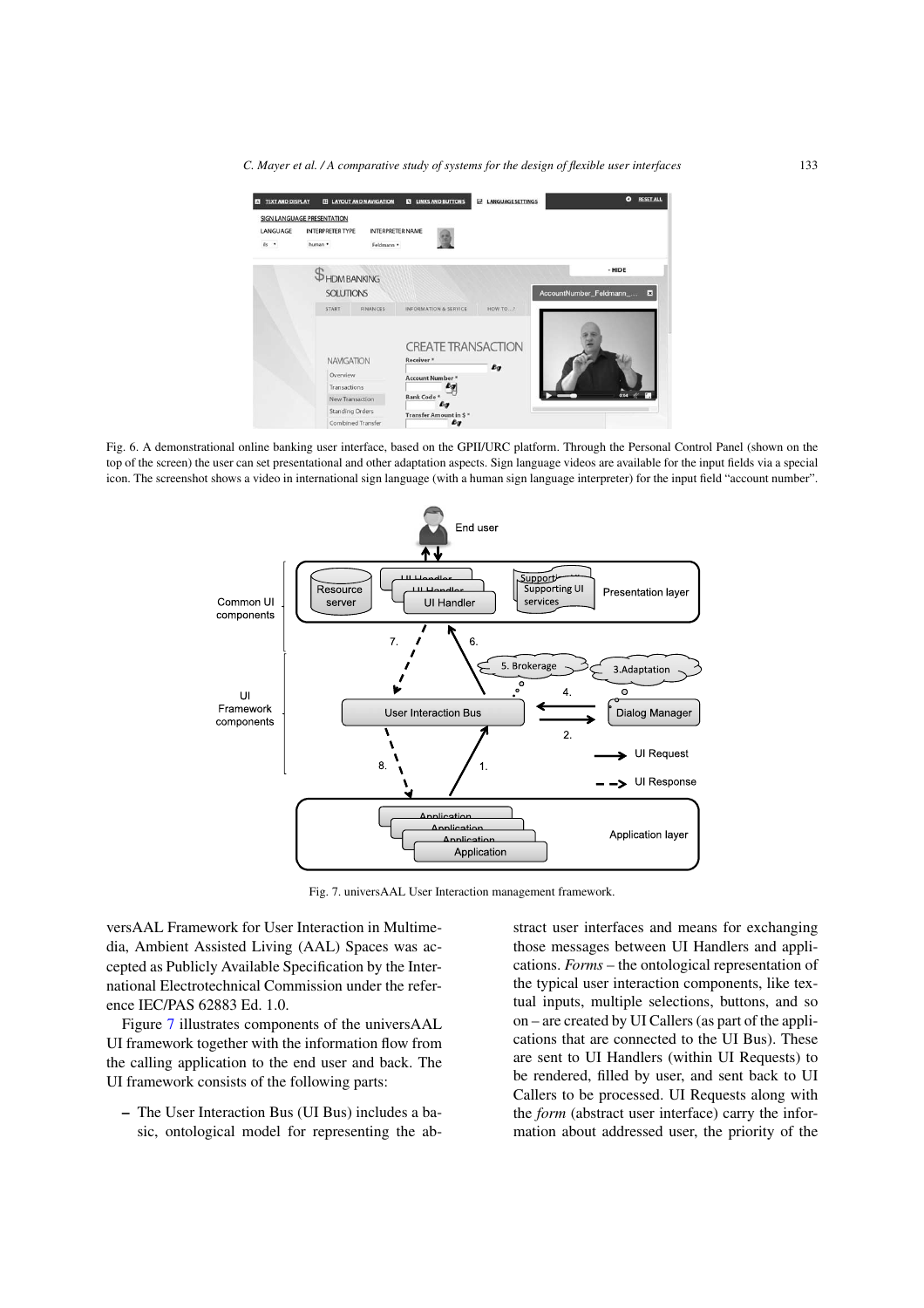

<span id="page-9-2"></span>Fig. 8. Example of a generated user interface by the universAAL framework.

dialog, and the language and privacy level of the content. The language information is used by the UI Handlers to retrieve the proper internationalization file from the resource server.

- **–** The UI Handler is the component that presents dialogs (payloads of UI Requests) to the user and packages user input into UI Responses that carry the input to the appropriate application. UI Handlers ensure similar or same look and feel across various applications and devices, which helps the user to quickly become accustomed to the system. Different UI Handlers have different capabilities in terms of supported modalities, devices, appropriateness for access impairments, modalityspecific customizations, context-awareness capabilities, etc.
- **–** The Dialog Manager manages system-wide dialog priority and adaptations. It adds adaptation parameters (e.g., user preferences) to the UI Requests coming from the application and returns it to the UI Bus. There, the UI Bus Strategy decides which UI Handler is most appropriate for the interaction with the user in this specific moment (considering current context and information, such as user location).
- **–** The universAAL resource server stores and delivers resources, such as images, videos, etc., which cannot be represented ontologically, to the UI Handlers [\[39](#page-23-13)].

In Fig. [8,](#page-9-2) one can see an example of a user interface generated by the universAAL framework. The main screen of the universAAL system for the assisted person rendered by the UI Handler GUI Swing is shown. It displays an example setup where Medication Manager, Agenda, Long Term Behaviour Analyzer (LTBA) and Food and Shopping services are installed together with system-provided services for filtering installed services (Search) and changing current setup of user interaction preferences (UI Preferences Editor).

#### <span id="page-9-1"></span>*4.4. Summary*

Figure [9](#page-10-0) gives a summary of the three systems for user interface adaptation in terms of the user interface levels of the Cameleon Reference Framework (CRF) [\[3\]](#page-22-6). The Cameleon Reference Framework structures the user interface into four levels of abstraction, from task specification to the running interface. The level of tasks and concepts corresponds to the Computation Independent Model (CIM) in Model Driven Engineering; the Abstract User Interface (AUI) corresponds to the Platform Independent Model (PIM); the Concrete User Interface (CUI) corresponds to the Platform Specific Model (PSM); and the Final User Interface (FUI) corresponds to the program code [\[37](#page-23-14)]. Figure [9](#page-10-0) presents the equivalents to these levels for each of the three systems. GPII/URC and universAAL have equivalents for two and three of the four abstraction levels respectively, and AALuis has all four.

### <span id="page-9-0"></span>**5. Comparison of the three systems**

In the following, the three systems are described in detail based on ten defined comparison criteria. The criteria have been developed by the authors based on the generic framework presented in Section [3.4.](#page-2-1) The motivation behind all ten criteria is to cover all steps for user interface adaptation and to allow for a qualitative comparison of the three systems. Each crite-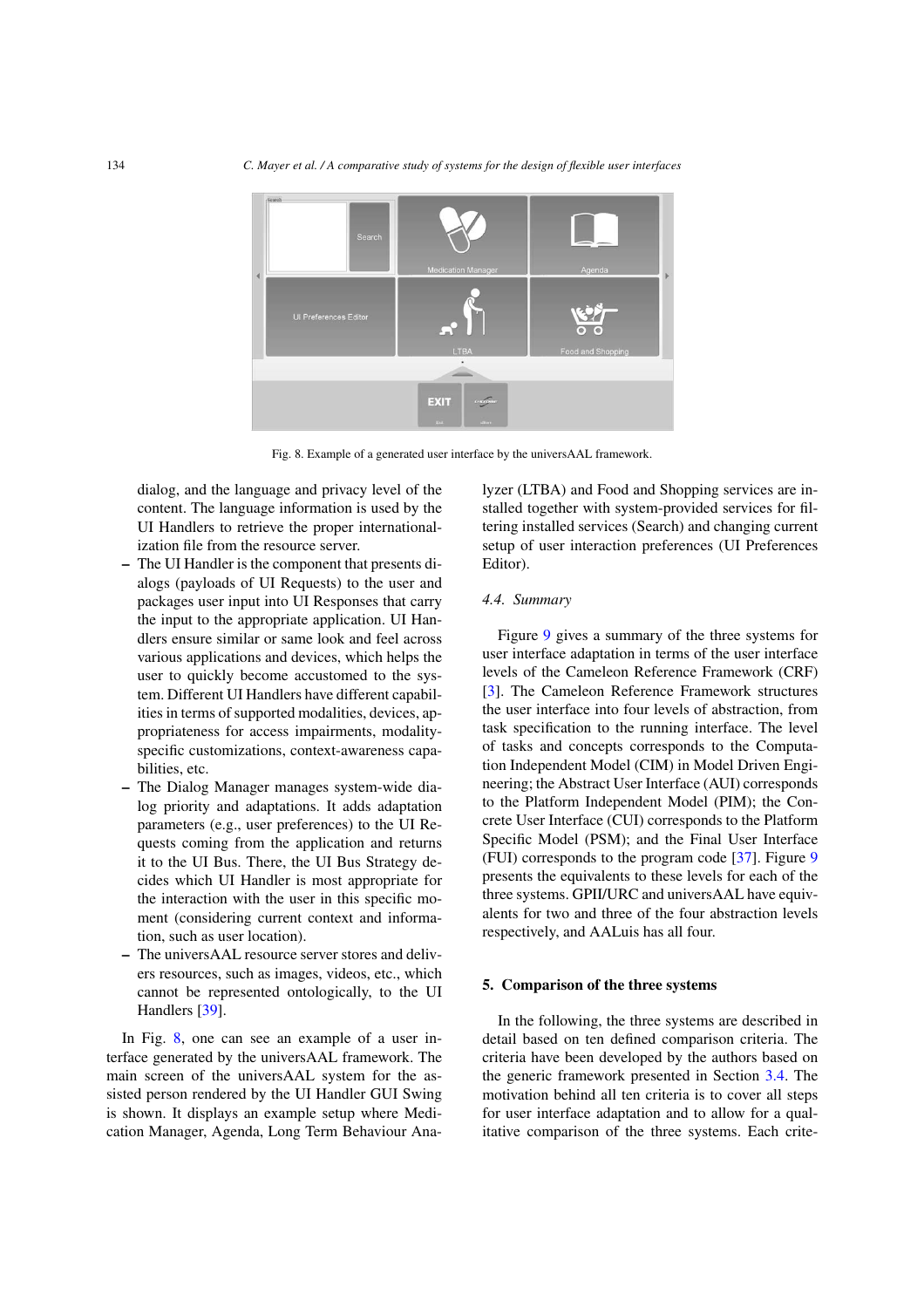*C. Mayer et al. / A comparative study of systems for the design of flexible user interfaces* 135



<span id="page-10-0"></span>Fig. 9. Relation of the three systems with respect to the Cameleon Reference Framework (CRF).

rion is briefly presented with respect to the framework and literature. The first eight are directly related to the generic framework (see Section [3.4\)](#page-2-1) and the last two indirectly. All of them are of general importance for adaptive systems. After the short description of each criterion, the systems are described based on some guiding questions. The main attention has been on overlapping and complementary aspects to highlight the possibility to create added value by combining these different systems or by enriching one of the systems by selected features.

# *5.1. Form of abstract user interaction description (C01)*

A separation of the presentation (i.e., user interface) from the application and its functionality is helpful to ensure that service developers can focus on the application development (cf. step 1 in Section [3.5\)](#page-3-1) and do not need to be concerned with the user interface or any special representation required by the target group [\[19](#page-22-9)] (cf. steps  $2 \& 3$ ). As described in the approach of ubiquitous computing  $[49]$ , it allows the input to be detached from a particular device and to easily exchange I/O devices for interacting with the requested application [\[17\]](#page-22-17).

*In which form are the abstract user interaction descriptions defined and how is the separation realized? Are there any tools to support the developer?*

In **AALuis**, the detachment of the functionality of the service from the automatically generated user interface is realized by the task model and a simple binding file. The Concur Task Trees (CTT) notation is used to model the structure of the interaction in a welldefined way and allows an unambiguous interpretation of the interaction flow. The CTT is a hierarchical logical decomposition of the tasks represented in a tree-like structure with an identification of the temporal relationships among tasks at the same level [\[32\]](#page-23-5). Developers can use the Concur Task Trees Environment (CTTE), which is a graphical tool for the creation and analysis of task models [\[22](#page-22-18)]. The binding file, in XML format, acts as connector between the CTT tasks and the corresponding service functions to be called. It models a many-to-one relationship between them. Furthermore, the task parameters for each function call are defined within the binding file [\[20\]](#page-22-19). The abstract user interface in MariaXML notation is generated from a set of currently active tasks of the CTT, the so-called Presentation Task Set.

The **Universal Remote Console (URC)** framework facilitates pluggable user interfaces based on an abstract user interface, called a (user interface) socket. The user interface socket description is a contract between the application developer and the user interface designer. A socket represents the interaction elements of a target in an abstract (modality-independent) manner, by means of variables, commands and notifications, as follows:

**–** A variable denotes a data item that is persistent in the target, but usually modifiable by the user (e.g., the power status or the volume level on a TV).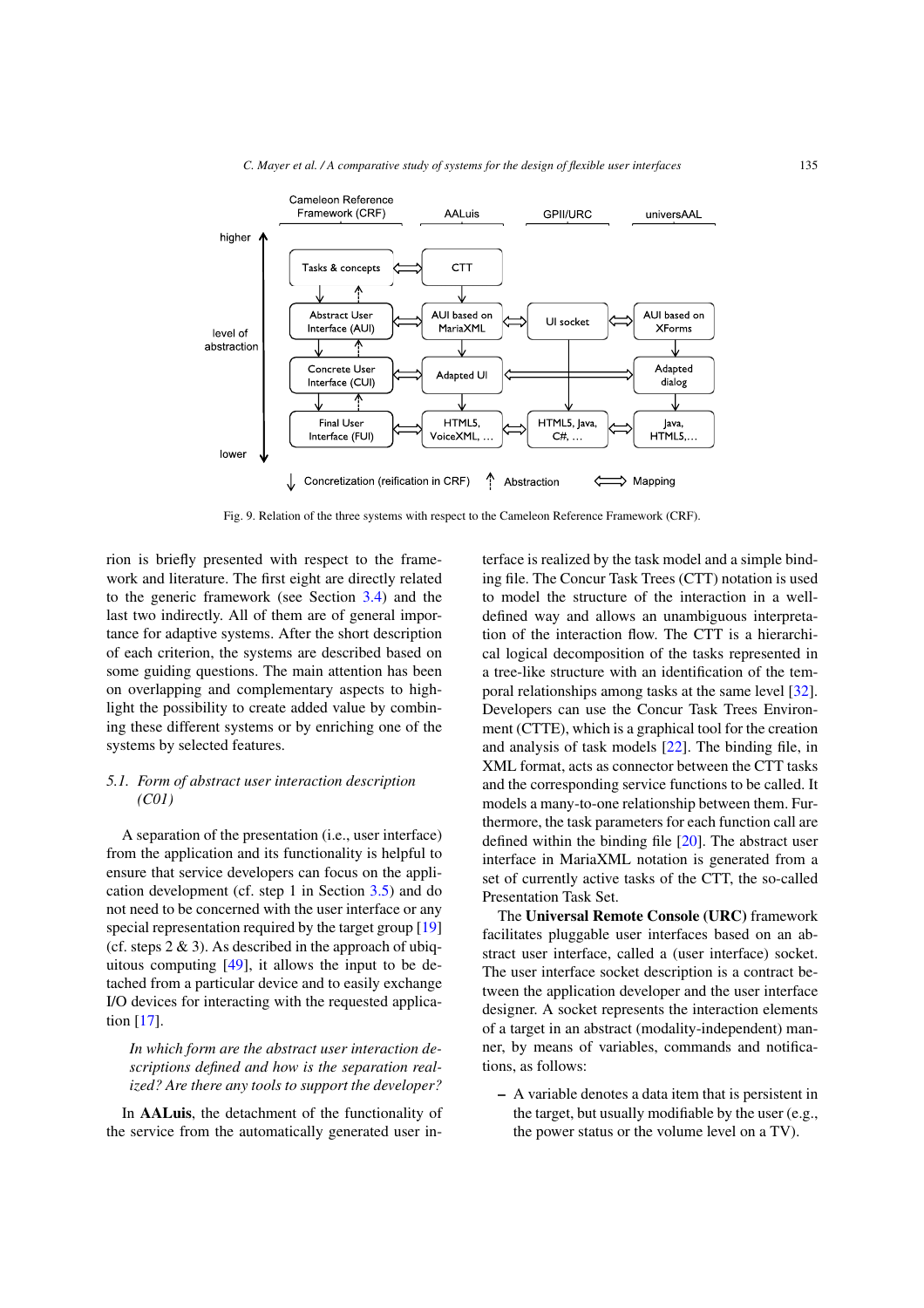- **–** A command represents a trigger for the user to activate a special function on the target (e.g., the start sleep function on a TV).
- **–** A notification indicates a message event from the target to the user (e.g., a could not connect message on a TV).

An open-source socket builder tool is available for application developers to conveniently create and edit a socket description, along with other URC components and resources (e.g., labels).

The **universAAL** UI Framework enables independence between the application and the presentation layer. Application developers need only to consider what information they want to present to and receive from the user. The *how* aspect is handled within the UI Framework, meaning that information received from the part of the application connected to the UI Bus (UI Caller) is just sent to the UI Bus. There, the most suitable interaction modality for the addressed user is selected, based on the user's capabilities and user interaction preferences. The components dealing with how to present information to the user and how to obtain user inputs are called UI Handlers [\[10](#page-22-20)].

Dialog descriptions in universAAL enable the composition of abstract representations of the user interfaces. They are based on XForms [\[2\]](#page-22-21), which is an XML format and W3C specification of a data processing model for XML data and user interface(s), such as web forms [\[46\]](#page-23-16).

#### *5.2. Support for user interface design (C02)*

The user interface can be manually designed or automatically generated based on an abstract description of the functionality (cf. step 2 in Section [3.5\)](#page-3-1). Either way, these approaches yield a default user interface which can be supplemented by third parties, and further adapted at runtime. There is a need to support the designer or the system to generate the default user interface, and this support can take various forms.

# *How is the design of the default user interface supported?*

In **AALuis**, the default user interface is automatically generated based on the abstract description of the service and a default set of transformation rules. The rules are available for different I/O device classes, such as, tablets, smartphones, TVs. The user interface designer can additionally create new transformation rules for additional device classes and modalities. For example, the transformation from the CUI to a final user interface represented by VoiceXML can be defined in an additional transformation rule and, thus, be used as an alternative for the user interface representation.

In the **URC** framework, final user interfaces can be manually designed or automatically generated based on the user interface socket description. At runtime, all user interfaces, including those manually designed and automatically generated, are available to be used for whatever context of use is present. If delicate design is an important feature of a product, user interface designers and human factors experts can design user interfaces in any common language and for any common platform (e.g., HTML5, Java, C#, iOS, Android). The user interface code just needs to embed small code fragments for communication with the socket (e.g., via the URC-HTTP protocol, see Section [4.2\)](#page-5-1). For the design of Web applications in HTML5, an open-source JavaScript library is available. The user interface designers can use whatever design tool they are familiar with, as long as it allows them to add custom script code.

If manually designed user interfaces are too expensive, or if no appropriate user interface is available for a specific application and context of use, it is also possible to generate one based on the description of a service's socket (in this case, steps  $2 \& 3$  are done by some automatic system at development time or runtime). GenURC [\[52](#page-23-17)], part of the openURC resource server implementation, is such a system, transforming a user interface socket and its labels into a Web browser-based user interface. As soon as the socket description, a grouping structure and pertaining labels are uploaded for an application, GenURC generates a user interface in HTML5 that is especially tailored for mobile devices by following the one window drilldown pattern [\[42](#page-23-18)]. The result is then made available to clients, along with all other (manually designed) user interfaces for that specific target.

In **universAAL**, final user interfaces are automatically generated by the selected UI Handler upon receiving an abstract representation of the user interface. From an application developer's point of view there are four options when designing a user interface, each differing by the level of universAAL UI Framework usage. The easiest option in terms of developer effort is to simply select one of the universAAL UI Handlers and determine the desired look and feel package. The second option is to do the same, but to use additional recommendations (recommendation ontology) to give the UI Handler instructions how to render the FUI. The third option is to design another alternative look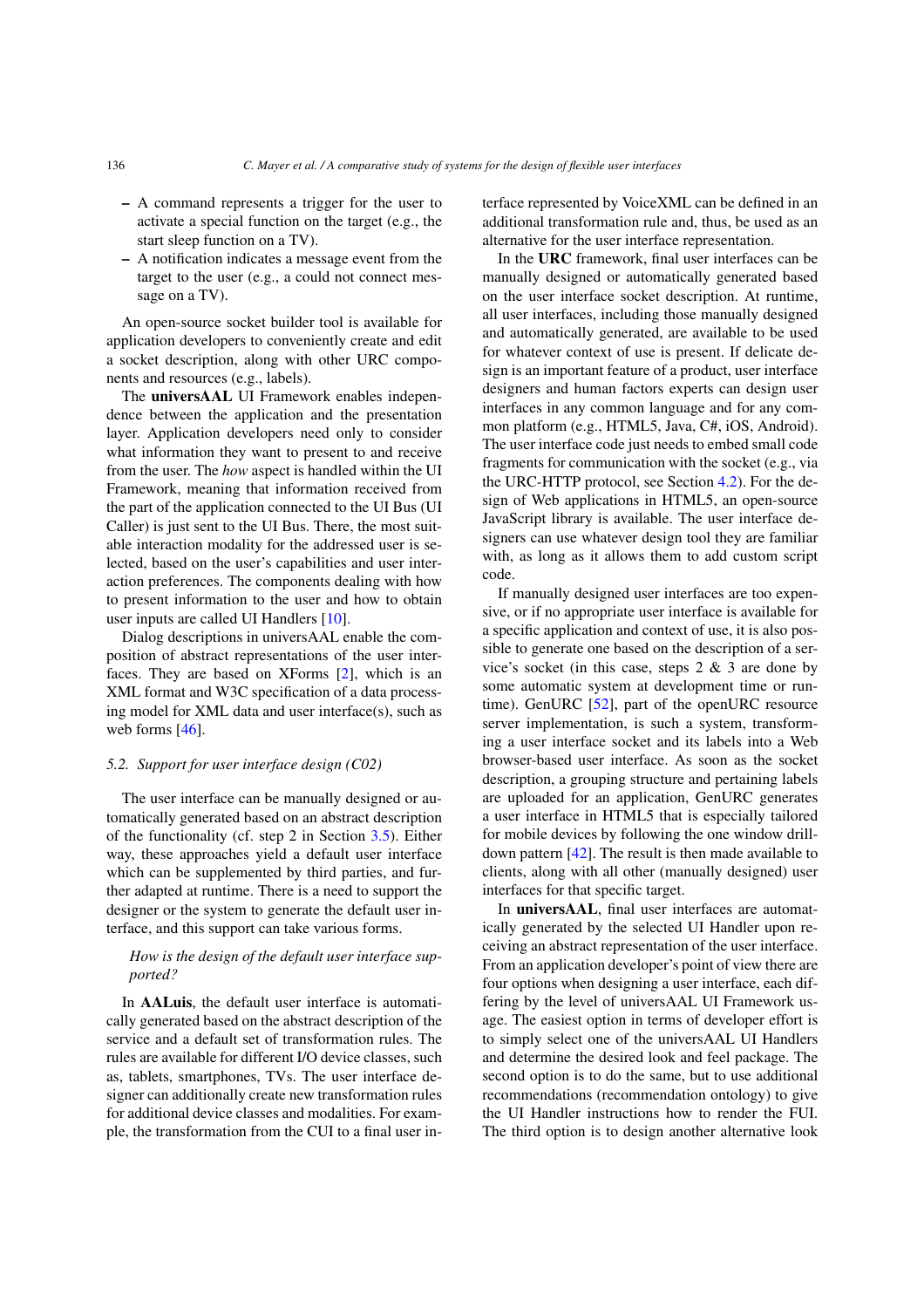and feel package for an existing UI Handler or even a complete UI Handler from scratch. The last option is to avoid the universAAL UI Framework and to design a final user interface specifically for one application. When using the universAAL UI Framework, resources such as images, video and other files that cannot be represented with the universAAL data representation model are only referenced in AUIs and loaded via an appropriate UI Handler using its specific language (e.g., Java Swing, HTML5, Android, etc.).

#### *5.3. Third party contributions (C03)*

The provision of additional resources and alternative user interface resources for use in the adaptation process is mentioned in step 3 in Section [3.5.](#page-3-1) These resources can either be provided locally or globally for the system deployment by the developer him/herself or by third parties, which can be external companies or other user interface designers or experts.

# *Is it possible for third parties to contribute to the user interface adaptation process and if so, how and what tools are available?*

There are several possibilities for contributions by third parties in **AALuis** and the system is designed in a modular and flexible way to support these contributions. These range from new transformations, to the integration of new AALuis-enabled devices and the description of their capabilities, to additional resources as supplemental content for the user interfaces – e.g., pictures, logos or videos. New transformation rules aim at the provision of additional I/O modalities. An AALuisenabled device, including the description of its capabilities, refers to any device that runs a small and simple application handling the automatic connection to the AALuis system either via UPnP or socket-based communication and provides basic information regarding its capabilities. Supplemental resources, e.g., sign language videos, can be included to allow an enrichment of the user interfaces. The AALuis system is prepared for use with a resource repository but currently has none. Instead, additional resources are provided via a URI.

In the **URC** framework, the developer of an application is responsible for creating a single user interface socket which handles the communication between the service backend and any of its user interfaces. Once a socket has been created and made publicly known by its developer, anybody can build supplemental user interfaces or alternative parts of user interfaces. If a user has access rights to the socket, it allows for multiple (supplemental) user interfaces that can plug into the socket at the same time or at different times. Thus, internal and external user interface designers can inspect the service's socket description and create pluggable user interfaces that map to the socket, accommodating the needs of a special user group, a special controller device and/or a special context of use in general. Such pluggable user interfaces can be developed and contributed by third parties (e.g., external Human-Computer-Interaction (HCI) experts, user groups, and users themselves), and deployed to the openURC resource server for a selected audience to be used. The resource server creates a market for user interfaces that is separate from the market of applications.

In **universAAL**, the existing infrastructure is modular and allows addition of new (pluggable) UI Handlers and/or look and feel packages. Coexistence of alternative UI Handlers at the same time during the system usage is also possible and, since each UI Handler has its own profile in terms of appropriateness for some specific parameter (e.g., user impairment, device support, context awareness, etc.), this can add additional benefits in different contexts of use. Additional resources are uniquely described via global URIs and loaded at runtime by the UI Handlers. Pluggable UI Handlers developed by third-party HCI experts and designers can also be offered to the end users the same way as universAAL services via the uStore (similar to Apple's AppStore). Some examples and guidelines are available for UI Handler developers.

#### *5.4. Context of use influencing the adaptation (C04)*

Figure [2](#page-3-0) and Section [3.2](#page-2-2) describe the context of use, covering information about the user, the runtime platform and the environment, and its importance as a source of information for any adaptation process of the user interface (cf. step 4 in Section [3.5\)](#page-3-1). The context information can be modelled and implemented in various ways.

*Which context information is modelled and how is it implemented? What aspects of the context of use are taken into account in the adaptation process of the user interface?*

**AALuis** uses various information sources in the transformation process. They are represented in different context models and cover different aspects relevant to finding the best match of user interface representation. The information ranges from data about the in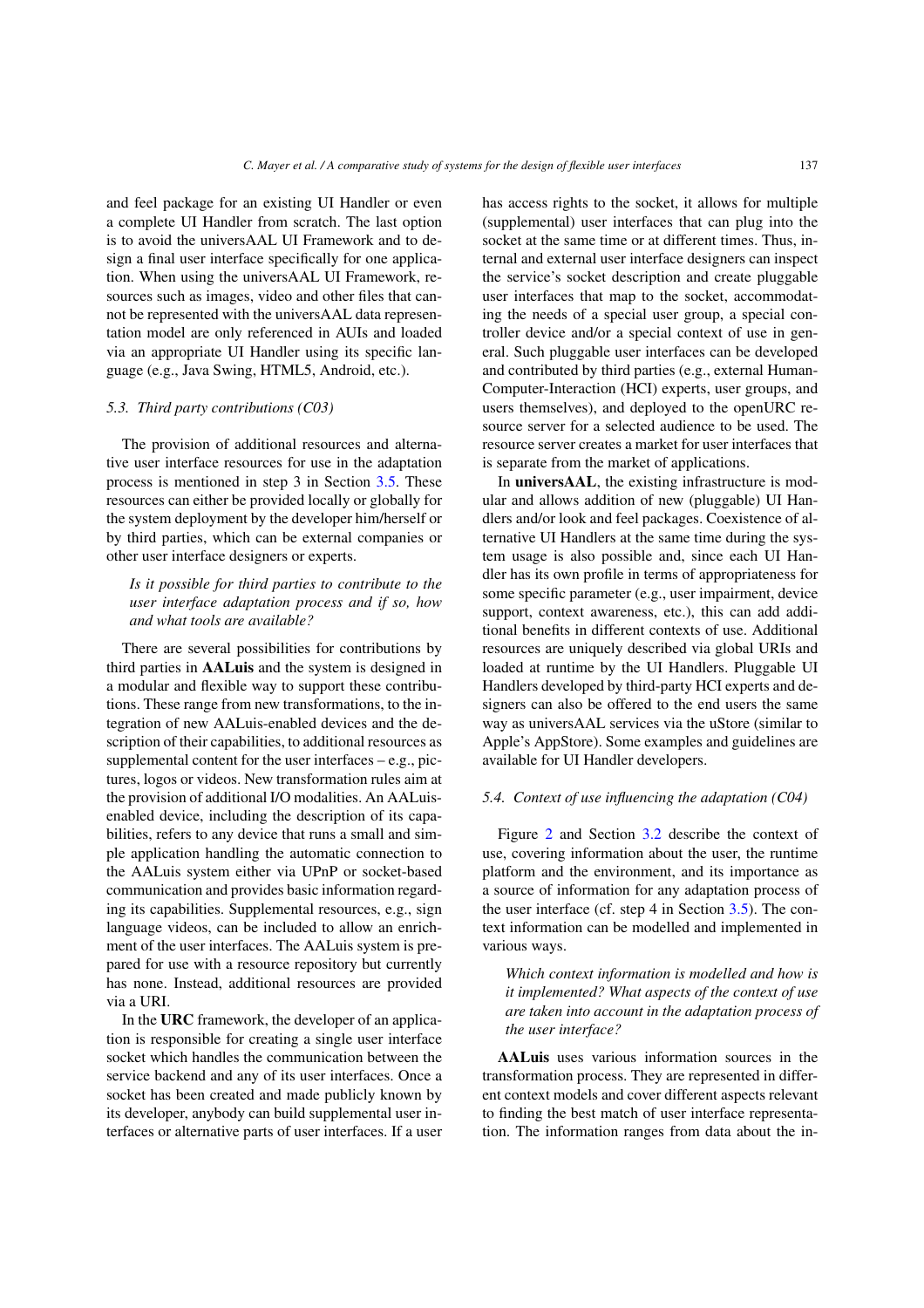dividual's current environmental conditions (e.g., surrounding light or noise), to the capabilities of registered I/O devices (e.g., screen size or supported I/O modalities) to user capabilities and preferences (e.g., hearing capability, preferred modality and I/O device)  $[16]$ . This threefold information is used for the automatic selection of the best-suited I/O device, modalities and presentation. The environmental and device model are currently implemented as key-value pairs, but are open for extension to upcoming standardized models. The user model is so far based on MyUI [\[36\]](#page-23-19), but an extension to GPII preferences is under consideration.

In the **URC** framework, the UCH architecture defines an extensible context model for the user and platform. Commonly used terms for the description of user preferences and platform and environmental characteristics are being developed by GPII in the form of keyvalue pair, with URIs as keys and a clear definition of their value spaces. These terms are specified in a repository-based approach so that they can be quickly changed to reflect technological advancements. Currently, common preference terms cover a wide variety of user preferences, and can be extended if needed. In the future, these terms are planned to be adopted by the next version of ISO/IEC 24751 [\[13](#page-22-22)].

The **universAAL** UI Framework uses different ontology-based user, system and environmental models and a very modular design approach in the adaptation process. During this process, user interface preferences and other user data (such as impairments, location, language, etc.) are used together with descriptions of interaction devices and other UI Handler-specific descriptions to determine the best possible UI Handler for the given situation, and also to enable a "follow me" scenario for the end user where dialogs coming from the applications "follow" the user as he/she is changing the location. The Dialog Manager, as a component specifically designed to adapt new dialogs coming from the applications, is responsible for providing explicit and implicit update mechanisms for the user interface preferences subprofile that can not only be updated but also extended at runtime. The adaptation mechanisms use a weighted scale of the adaptation parameters to ensure the best possible adaptation.

#### <span id="page-13-0"></span>*5.5. Maintenance of user model (C05)*

The user model is an important source for any adaptation of the user interface (cf. step 4 in Section [3.5\)](#page-3-1). Thus, the question arises whether the user model can be changed manually by means of tools or whether changes are done automatically as a result of common user interactions.

# *Can the end user look into and change his/her own user model and if so, how?*

**AALuis** provides predefined profiles to be chosen by the individual. While this has the advantage that predefined profiles can be initialized easily, it also has one big disadvantage: there is always the question of how to choose the most suitable and appropriate settings. The chosen approach is to link the profiles to the CURE-Elderly-Personas, which are fictitious persons synthetically generated from average traits mixed across countries [\[50](#page-23-20)[,51\]](#page-23-21). The user can browse through the personas and choose the best fitting. Thus, the underlying user settings are selected to be used in the user context model. The user can also customize these settings to his/her needs and these modified settings can be provided via a profile repository for future use. A support tool for the selection and customization of user profiles is under development and will be provided in the near future. Currently, no automatic update of the user model via a feedback loop is realized.

**GPII** is currently working on a couple of tools that will allow the user to create and maintain their preference set (i.e., user profile). The Preference Management Tool (PMT) is a Web browser application that supports a user in setting up a personal preference set and populating it with initial values that reflect their user interface preferences (e.g., font size, contrast settings, keyboard settings, etc.). The Personal Control Panel (PCP) provides a central point of preference control for the user at runtime. The PCP is always available, together with any application that the user is currently using. Therefore, the user can customize the application's user interface through the PCP, and changes will immediately take effect on the application. Thus, there is just one single preference settings dialog for all applications, so that the user will quickly get familiar with it. Changes on the PCP will automatically be recorded in the user's preference set, which is either stored locally or on the preference server. Hence, the system can reactivate them when the appropriate context reoccurs.

All user profile related data in **universAAL** is stored on an always up-to-date central profiling server that exposes this information for services that may need it. The user profile ontology is extended by the user preferences subprofile related to user interaction and inspired by the standards ETSI ES 202 746 [\[9](#page-22-23)] and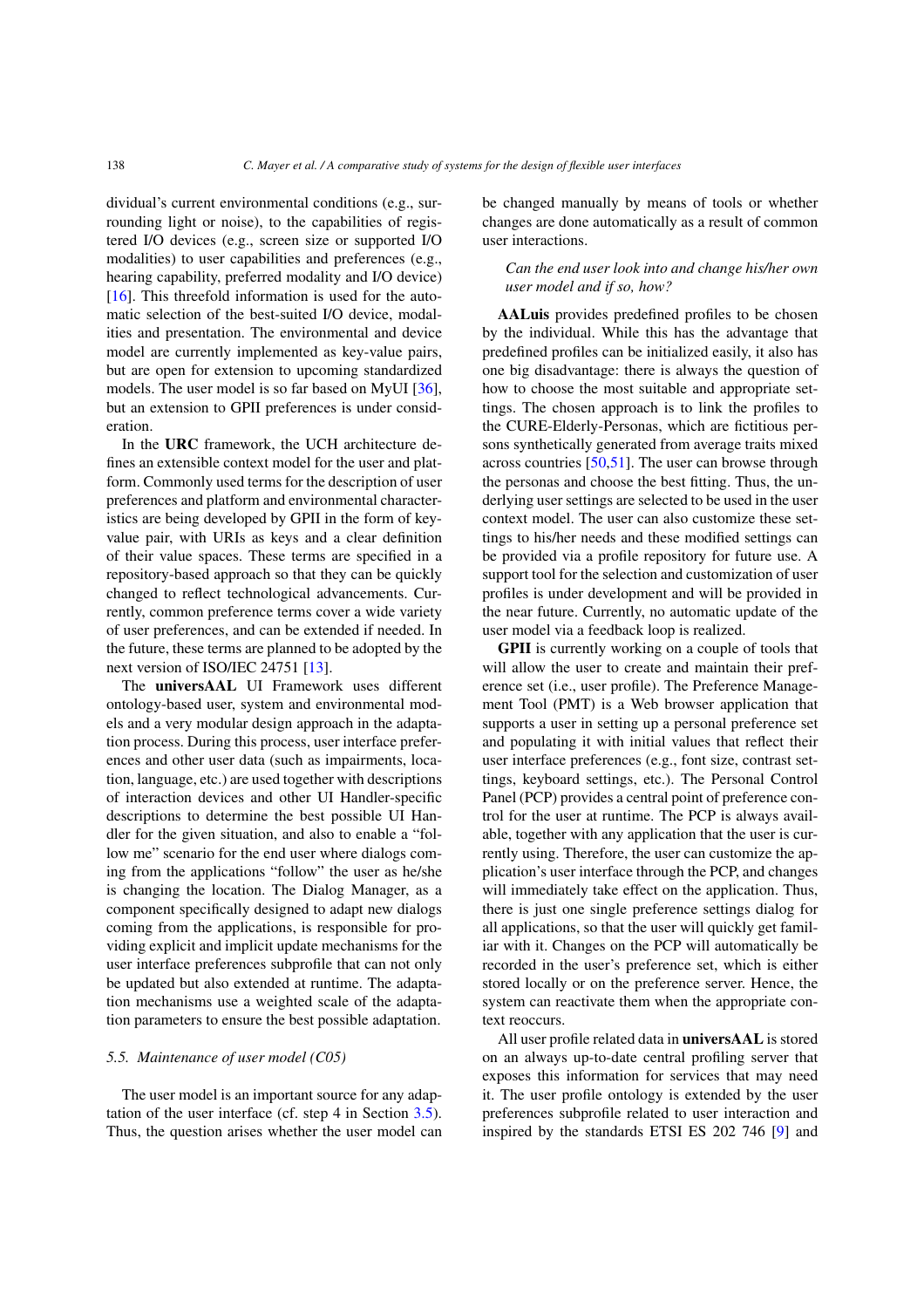ISO/IEC 24751-2 [\[13](#page-22-22)]. The Dialog Manager provides means ("screen" in terms of GUI) for an explicit change of user interface related preferences by the end user, as well as a pluggable architecture for adaptors that can automatically influence adaptation parameters. During its first use, the system recognizes the type of user based on a user role (connected to the user profile) and initializes the user interface preferences based on stereotype data associated with the user role (e.g., assisted person, caregiver).

# <span id="page-14-0"></span>*5.6. User interface integration and/or user interface parameterization (C06)*

As stated in steps  $5 & 6$  in Section [3.5,](#page-3-1) there is a difference between user interface integration and user interface parameterization. In other words, the full user interface or just parts of it are exchanged or the user interface is fine-tuned by setting predefined parameters.

*What method(s) is/are used for the system-driven accommodation and the user-driven customization? Just integration, just parameterization or a combination of both?*

**AALuis** combines both approaches. On the one hand, different widgets are integrated into the user interface based on the automatic device and modality selection. An example of such widgets are the on-the-fly generated avatars. These are used as an additional I/O modality and virtual presenter for arbitrary messages. These messages can, for example, provide additional information explaining the currently displayed user interface. On the other hand, user interface parameterization is utilized for tweaking of the user interface with respect to contrast, font size, etc. related to the presentation and inputs event layer.

The **URC** framework supports user interface integration through its concept of supplemental resources and the openURC resource server as a marketplace for user interfaces and user interface components. GPII supports user interface parameterization, with the personal preference set acting as a central reference point for setting the user interface parameters at runtime. Taken together, the two approaches result in a system that supports both user interface integration and user interface parameterization.

The **universAAL** UI Framework combines both approaches as well. User interface integration is supported by alternative UI Handlers. Parameterization is achieved via user-specific preferences and impairments and user interface-related recommendations coming from the applications which send outputs to the user. Both users' preferences and application designers' recommendations influence the final generated user interface. Appropriateness for certain impairments, as part of the UI Handlers' description, influence the process of selecting the most appropriate UI Handler for a given user/situation.

#### *5.7. Support for adaptability and/or adaptivity (C07)*

As described in Section [3.3,](#page-2-3) user interfaces may be adaptable, i.e., the user can customize the interface (cf. step 6 in Section [3.5\)](#page-3-1), and/or adaptive, i.e., the system adapts the interface on its own or suggests adaptations (cf. step 5 in Section [3.5\)](#page-3-1). As stated, hybrid solutions are possible as well. If adaptivity is supported, the matchmaking between the current context of use and the "best" suited adaptation is a delicate and important task for the acceptance of the user interface. There are various matching approaches, including rule-based selections or statistical algorithms.

*Are adaptability and/or adaptivity supported and if yes, how is it realized? If adaptivity is supported, which strategies for matchmaking are deployed?*

With respect to adaptability and adaptivity, **AALuis** again uses a hybrid approach with a broad range of features. The user can customize his/her user preferences at runtime, and the updated user model immediately influences the transformation process. This refers to the adaptability of the system. Adaptivity, on the other hand, is reflected in the automatic device and modality selection strategy and the user interface parameterization based on the user model. Currently, a rule-based selection process is implemented, but different strategies (e.g., based on Bayesian networks) are under development. These selection strategies take into account the environmental model, the device capabilities and their availability and the user preferences.

In **GPII**, a user can change his/her preferences at any time via the Personal Control Panel (PCP, see Section [5.5\)](#page-13-0), i.e., the system is adaptable. The changes will immediately take effect, and the system will remember the new settings and the context under which the settings were changed by the user. In addition, the system can learn from the user's preferred settings and their specific contexts, and can propose these settings to the user in similar contexts (i.e., the system is also adaptive). The GPII/URC system is also adaptive with regard to the automatic selection of a (supplemental) user interface that fits the platform characteristics. In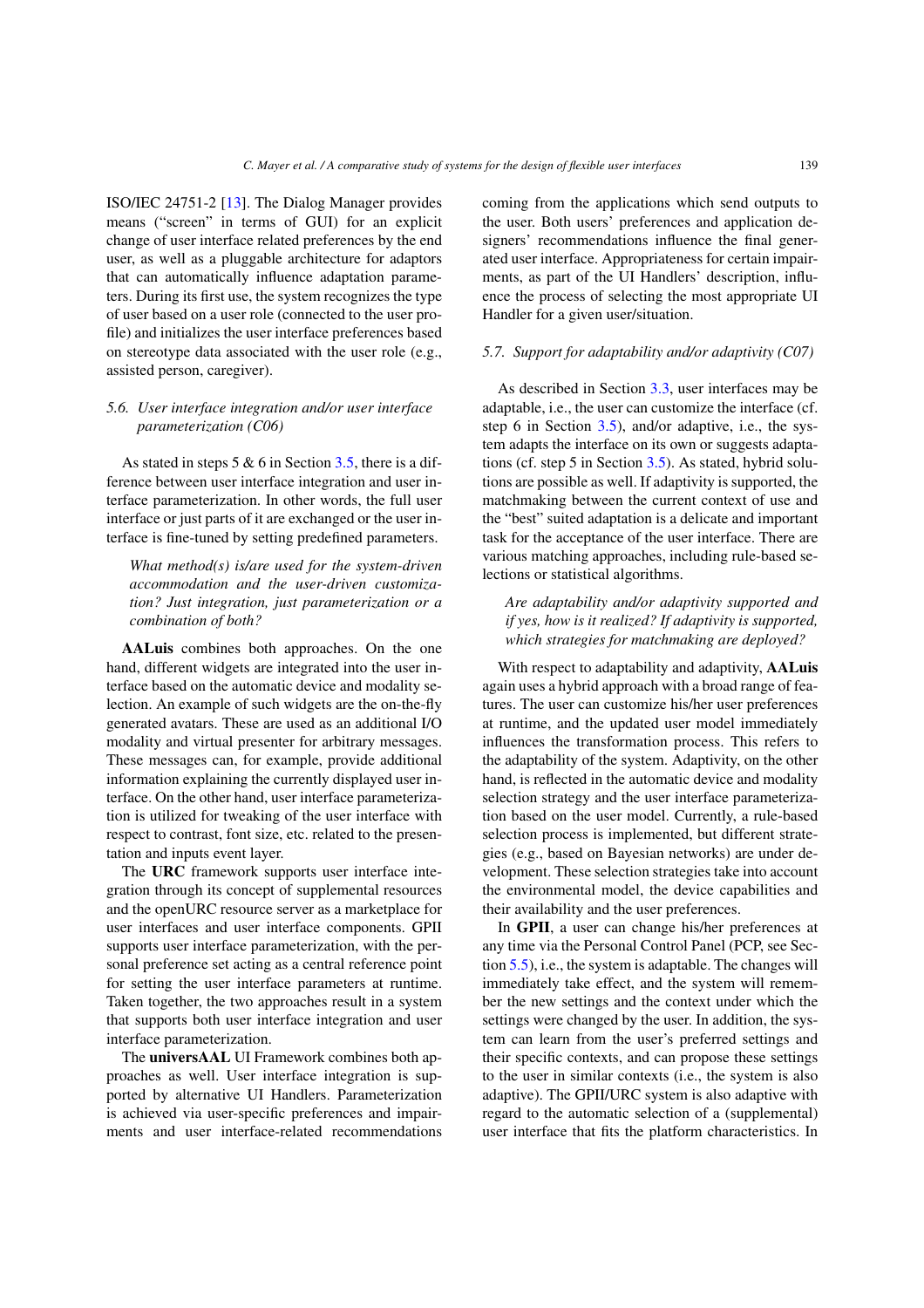GPII, rule-based and statistical matchmakers are currently being developed. The rule-based matchmaker applies rules created by experts to propose new settings, and can even suggest new assistive technologies that the user is not yet familiar with. The statistical matchmaker looks at all user profiles across all users (data mining over anonymized data), thus filling gaps and proposing settings for unknown contexts in a user's preference set. For example, for a user who has configured his/her Windows computer at home and who is now initializing his/her new iPhone device, the statistical matchmaker could activate the iPhone settings of another person who has used the same or similar windows settings.

In **universAAL**, when a meaningful match between the most current user context, preference data and different managers responsible for covering different I/O channels (UI Handlers) is desired, it is necessary to have good profiles describing the capabilities of those software components responsible for user interaction. This information, including appropriateness for access impairments, modality-specific customizations and context-awareness capabilities, is initialized at the moment of component registration, but is also refreshed if something in the setup changes. In addition, the UI Framework is immediately updated if an adaptation parameter changes (e.g., if the user location changes, then the UI Framework sends the dialog to another UI Handler which is closer to the user).

# <span id="page-15-0"></span>*5.8. User interface aspects affected by the adaptation (C08)*

In Fig. [1,](#page-2-0) various aspects and levels of adaptation are mentioned and clustered into a 3-layer model approximating the depth of their leverage (cf. step 5 and 6 in Section [3.5\)](#page-3-1). The resulting adaptations can be shallow modifications impacting the presentation & input events layer, medium-deep modifications impacting the structure  $\&$  grammar layer, or deep modifications impacting the content & semantic layer of the user interface model.

# *Which aspects and user interface layers are affected by the adaptations?*

The adaptations in **AALuis** affect all three user interface layers described in Fig. [1.](#page-2-0) User interface parameterization handles aspects related to the presentation and input events layer, such as text size, line spacing, contrast setting, color setting, button size & distance, and so forth. On the structure and grammar layer, AALuis provides adaptations regarding input and output modalities, grouping structures and the provision of various widget sets. Adaptations with respect to the content and semantics layer are all supported by the data handling and cover audio descriptions via the avatar, captions, et cetera.

Regarding **GPII/URC**, most presentation aspects are covered by the GPII Personal Control Panel (PCP). Deeper aspects of adaptation can be dealt with by providing supplemental user interfaces or user interface components. In particular, the URC framework allows for the definition of a user interface structure via grouping sheets, which can be used to generate a specific navigation structure at runtime. Also, captions, audio descriptions and natural language-specific resources can be downloaded from the openURC resource server at runtime.

In **universAAL**, support for adaptability and adaptivity affects the top two layers described in Figure [1.](#page-2-0) Before runtime, end users or deployers decide on the most appropriate UI Handlers with corresponding look and feel packages. UI Handlers realizing the pluggability aspect and providing for diversity in terms of different presentation, structure and content delivery are also capable of fine-grained adaptations during runtime. Additionally, since the universAAL UI Framework is designed for distributed environment adaptation aspects, it may utilize the position of a user to realize the so-called "follow me" scenario with content delivery as the user moves around. Means of such delivery depend on which UI Handlers are installed as well as on the privacy level of the content to be delivered, appropriate modalities, user preferences and some other user specific needs and wishes.

#### <span id="page-15-1"></span>*5.9. Support for multimodal user interaction (C09)*

It is generally assumed that multimodal user interaction increases the flexibility, accessibility and reliability of user interfaces and is preferred over unimodal interfaces [\[8](#page-22-24)]. It includes input fusion and output fission, which refers to modality fusion when capturing user input from different input channels to enhance accuracy, and modality fission when using different output channels for presenting output to human users [\[47](#page-23-22)[,48\]](#page-23-23). It is thus directly related to multimodality regarding input and output channels.

*In which way is multimodal user interaction supported and at what stage are input fusion and output fission realized?*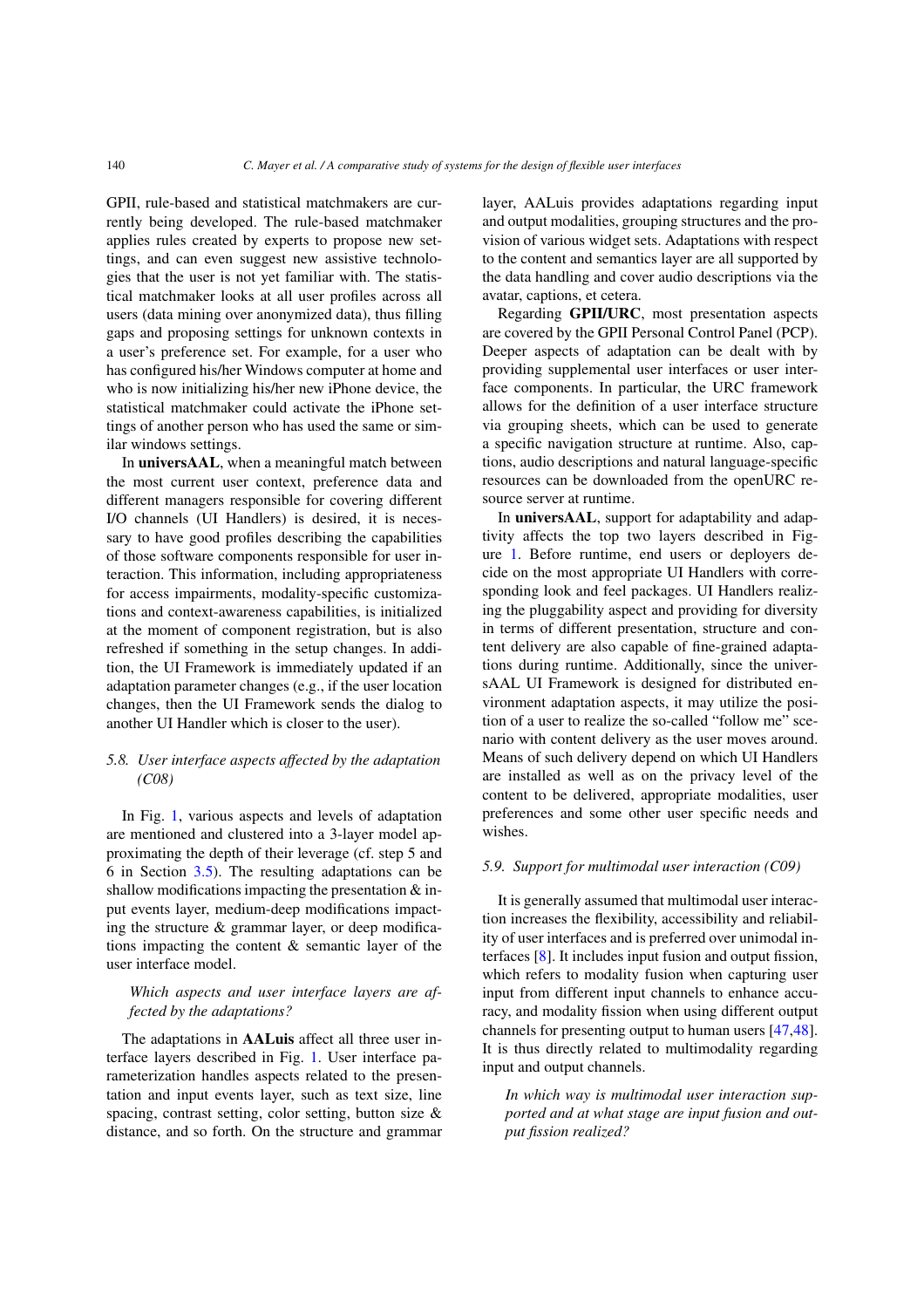**AALuis** allows the usage of multimodal user interfaces. The I/O modalities can be combined in a flexible way depending on the context models used. The required data are either provided dynamically by the service as additional resources (e.g., pictures, logos or videos) or automatically generated (e.g., textto-speech and avatars). The data are stored and represented in an internally defined format, which allows the transport of different data types. In the transformation process, the chosen modality set is incorporated into the transformation context variable and these are rendered in the final user interface [\[20\]](#page-22-19). An example of multimodality is the simultaneous output of text, speech and an on-the-fly generated avatar. A next, planned step towards natural user interaction is to extend the set of transformation rules by a VoiceXML transformation. Furthermore, an extension towards a possible ambient output modality, such as changing ambient light, is under investigation.

In **GPII/URC**, a user interface may employ any modality for input and output, in any combination. However, specific interaction mechanisms are out of the scope of the system, and hence input fusion and output fission are not directly supported. User interface designers and system developers are free to use whatever code, library or framework they want to use to combine input and output events in a manner appropriate to their application.

The **universAAL** UI Framework has a strong support for multimodality. When the framework accepts the UI Request coming from applications, it adds additional context and user related adaptation parameters before deciding on the output modality, time of delivery and output location. The connection of the UI Framework to the Context Bus (for context information about the user environment) and the Service Bus (for sharing functionalities between different parts of different applications and higher level reasoners), allows to use information about the user's surrounding in further dialog processing.

# *5.10. Support of standards (C10)*

Standards play an important role in ensuring exchangeability of user interfaces and compliance with the changes in needs of older adults. They offer, for example, the possibility to prepare user interface generation to run not only on currently available devices, but also on an upcoming generation of devices.

*Are there any pre-existing standards applied and are there any standards influenced by or based on the system?*

**AALuis** supports and implements a wide range of standards, such as UPnP, XML, HTML5, CSS, JS, XSLT, WSDL, OSGi. The Concur Task Tree (CTT) notation is used for the task model, as is the modelbased language MariaXML for the intermediate stages (AUI and CUI) of the user interface in the transformation process. Both are W3C working drafts submitted to the W3C Model-Based UI Working Group in 2012 [\[45\]](#page-23-24). The insights and experiences from applying these working drafts in AALuis can be a good basis for contributions to the W3C working group. The standardized usage of the CTT notation and the integration of services as separate OSGi bundles or loosely coupled web services, allow connection with any service platform and, thus, usage of the system by any service provider.

The **URC** framework is specified as the international standard ISO/IEC 24752 [\[14\]](#page-22-10) in multiple parts. The openURC Alliance is a consortium for the development and standardization of the URC technology, and has published a series of Technical Reports as standardized implementation guidelines for the URC ecosystem [\[25\]](#page-22-25). More Technical Reports are currently under development. URC and UCH build upon a broad set of commonly established standards, including XML, UPnP Remote User Interface, CEA-2014 and Bonjour. The preference set of GPII will be specified in a future version of ISO/IEC 24751, using a repository-based approach to allow for flexible changes in the set of common preference terms, as is needed when new technologies emerge.

The **universAAL** Framework for User Interaction in Multimedia, Ambient Assisted Living (AAL) Spaces is specified as a Publicly Available Specification by the International Electrotechnical Commission (IEC) under the reference IEC/PAS 62883 Ed. 1.0., released at the end of 2013. The XForms specification is used for the description of the abstract user interfaces. Data representation is based on RDF and OWL specifications which are used for describing all universAAL ontologies, including the user interface preferences ontology inspired by the ETSI ES 202 746 standard [\[9](#page-22-23)] and ISO/IEC 24751-2 [\[13\]](#page-22-22).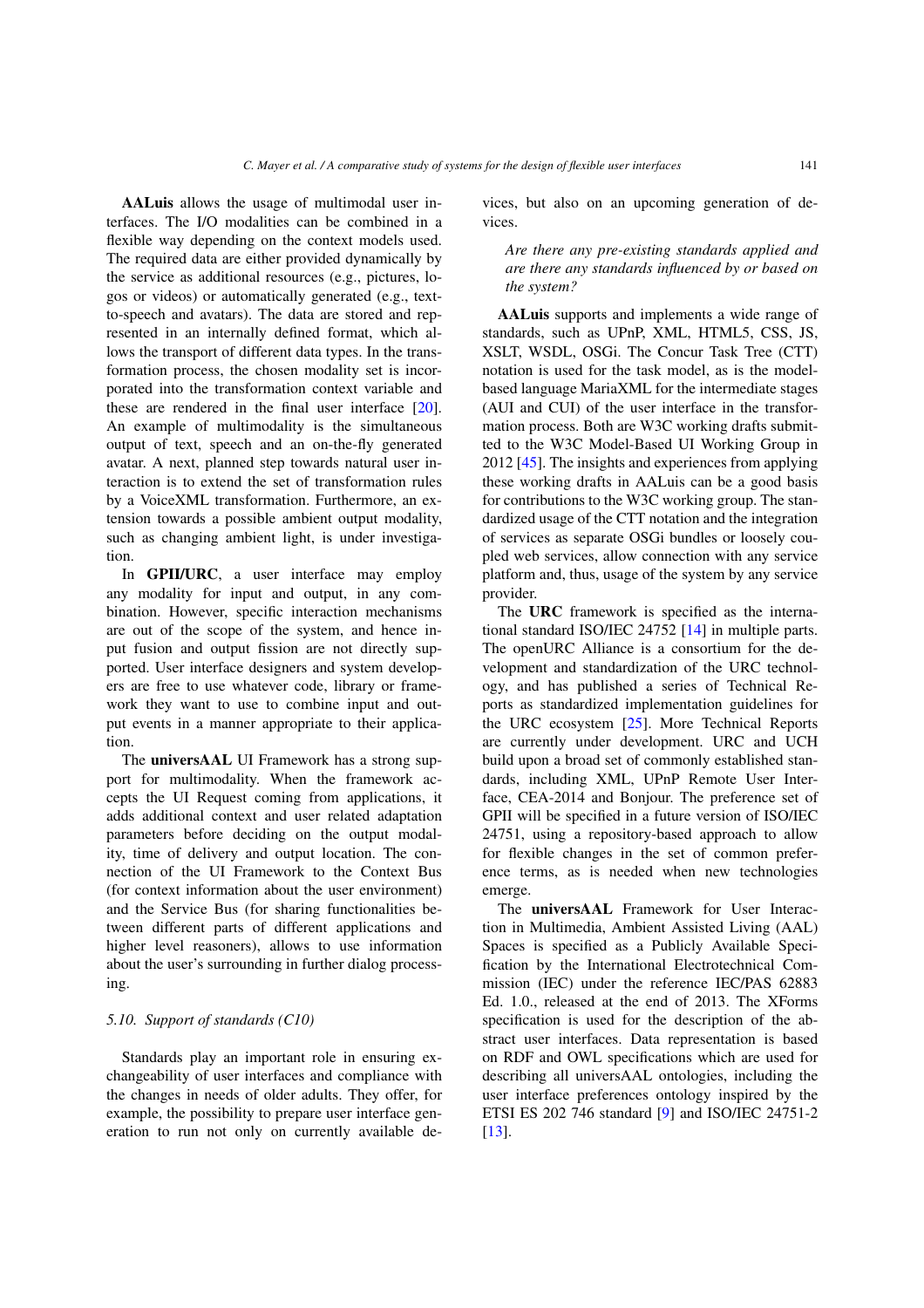# <span id="page-17-0"></span>**6. Discussion**

In the following, the results of the above comparison of the three systems are discussed. Rather than highlighting strengths and weaknesses of each system, the aim is to identify use cases best suited for each of the three systems. The section elaborates on similarities and differences with a focus on open issues. Furthermore, possible paths towards consolidation are outlined, with the purpose of increasing harmonization between the systems.

#### *6.1. Similarities and differences*

The analysis of the three systems with respect to the comparison criteria reveals many differences and even similarities, although the systems have been developed independently. Table [1](#page-18-0) summarizes the comparison of the systems with respect to the ten criteria. It provides a systematic overview of the different approaches followed in the three systems.

All three systems are designed in an open way to support third party contributions (C03). The provision of additional resources is possible in all systems, but realized in different ways, i.e., via an URI (AALuis) vs. the openURC resource server (GPII/URC) vs. the universAAL resource server (universAAL). It is one of the main goals of all systems and a possible aspect for harmonization by creating a single point for resource provision (see Section [6.3.3\)](#page-20-0). A further aspect of third party contributions is the provision of supplemental user interfaces. It is realized by the provision of additional transformations and descriptions of AALuis enabled devices (AALuis) vs. supplemental pluggable user interfaces (GPII/URC) vs. alternative UI Handlers (universAAL).

The systems use similar contexts of use in the adaptation process (C04), but their representations of the context models are different, i.e., key-value pairs based on MyUI (AALuis) vs. the GPII preference set (GPII/URC) vs. standards for the user model (universAAL). The context of use is directly related to the support for adaptability and adaptivity (C07). All three systems under comparison provide this support, whereas the tools are diverse. As a future goal, these tools should be harmonized and possibly merged, to achieve a cross-platform compatibility of contexts of use (see Section [6.3.2\)](#page-20-1).

All systems support user interface integration as well as parameterization (C06) and affect all three layers of user interface aspects (C08). Again, the realization differs between the three systems. For details see Table [1](#page-18-0) and Sections [5.6](#page-14-0) and [5.8.](#page-15-0)

The usage of standards is of utmost importance for all three systems (C10), whereas the form differs slightly, i.e., using standards and working drafts (AALuis) vs. already standardized and contributing (GPII/URC) vs. using standards and being available as a specification (universAAL). Supporting standardization activities jointly would create additional possibilities. First feasible joint standardization activities are sketched in Section [6.3.2.](#page-20-1)

There are differences in the form of the abstract description of the user interaction and interface (C01), i.e., CTT notation for modelling the interaction and MariaXML for the abstract user interface representation (AALuis) vs. user interface sockets constituting a contract between the service back-end and a user interface (GPII/URC) vs. dialog descriptions using XForms (universAAL).

Another distinguishing feature concerns support for the user interface design (C02), i.e., automatic generation based on existing but extensible transformation rules (AALuis) vs. at design time manually crafted, $2$ pluggable user interfaces (GPII/URC) vs. automatic generation based on existing and extendable UI Handlers (universAAL).

Especially the differences in criteria C01 and C02 allow for a differentiation between the best-suited application areas and constraints of the three systems (see Section [6.2\)](#page-19-0), but also provide a potential for harmonization so that they may mutually benefit from each system's advantages (see Section [6.3.1\)](#page-20-2).

The maintenance of the user model (C05) is handled differently in all three systems by means of different tools, i.e., customizable persona-based profiles (AALuis) vs. the web-based Preference Management Tool and Personal Control Panel (GPII/URC) vs. initialization of customizable user preferences based on the user role (universAAL). This is again closely related to possible standardization activities and especially to create a common set of maintenance tools taking into account different strengths and avoiding disadvantages (see Section [6.3.2\)](#page-20-1).

Finally, the systems can be distinguished by their support for multimodality (C09), i.e., whether it is supported in the transformation process (AALuis) vs. possible but specific interaction mechanisms are out of

<span id="page-17-1"></span><sup>&</sup>lt;sup>2</sup>It is also possible to automatically generate user interfaces in GPII/URC, but design by human experts is the most common way.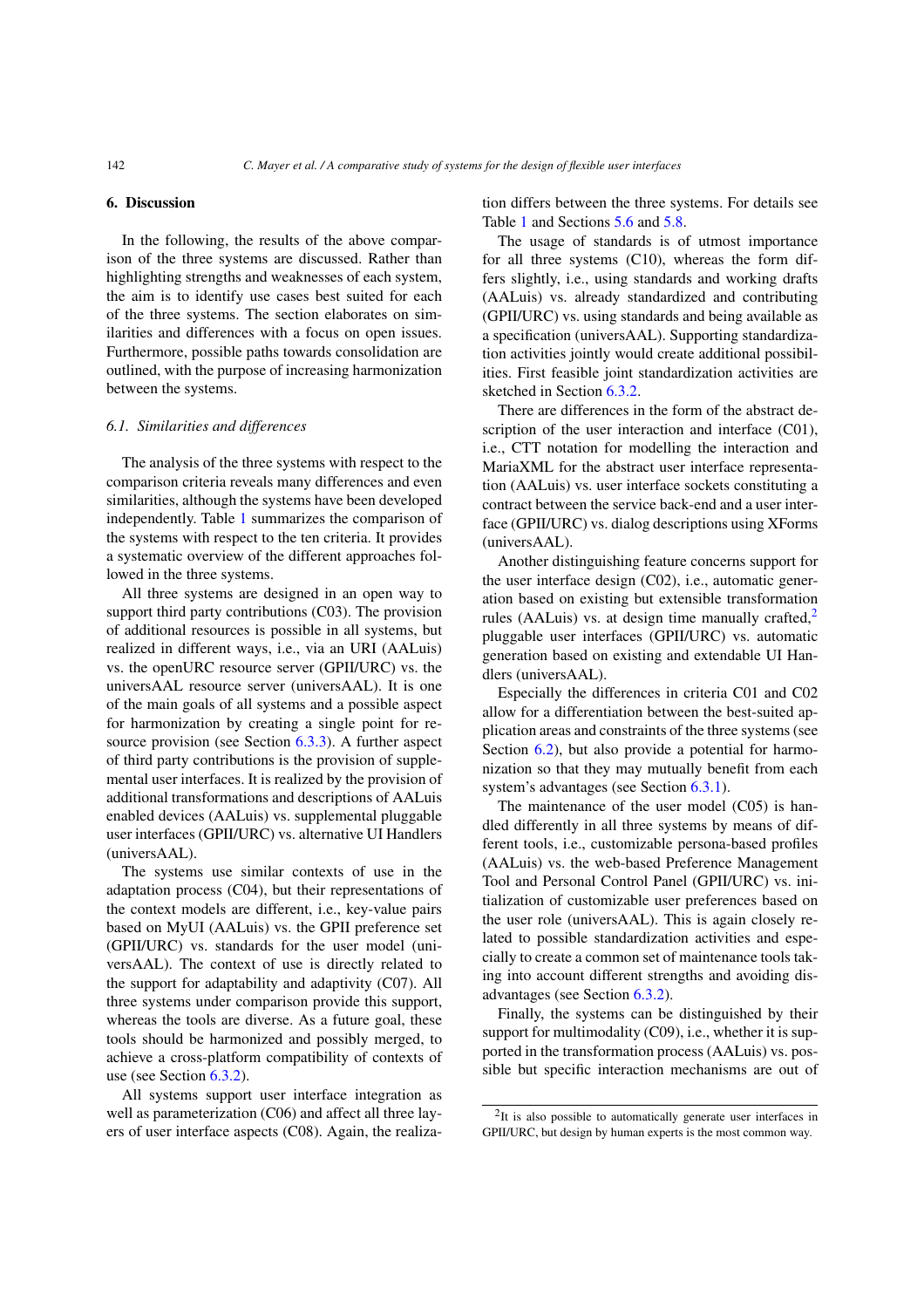<span id="page-18-0"></span>

| Summary of the comparison of the selected systems                                  |                                                                                                                                                                                                                                                                           |                                                                                                                                                                                                                                                   |                                                                                                                                                                                                                                                                                       |
|------------------------------------------------------------------------------------|---------------------------------------------------------------------------------------------------------------------------------------------------------------------------------------------------------------------------------------------------------------------------|---------------------------------------------------------------------------------------------------------------------------------------------------------------------------------------------------------------------------------------------------|---------------------------------------------------------------------------------------------------------------------------------------------------------------------------------------------------------------------------------------------------------------------------------------|
|                                                                                    | AALuis                                                                                                                                                                                                                                                                    | <b>GPII/URC</b>                                                                                                                                                                                                                                   | universAAL                                                                                                                                                                                                                                                                            |
| C01: Form of<br>abstract user<br>interaction<br>description                        | Task model of application in CTT<br>notation; binding file for the connection<br>between tasks and the service calls: tool<br>for the CTT creation available; abstract<br>user interface represented in<br>MariaXML                                                       | User interface socket description as<br>"contract" between application developer<br>and user interface designer(s);<br>open-source socket editor available                                                                                        | Abstract user interfaces based on<br>the XForms W3C specification                                                                                                                                                                                                                     |
| C02: Support for<br>user interface<br>design                                       | User interface automatically generated;<br>default transformation rules for certain<br>I/O device classes                                                                                                                                                                 | User interface designers can use any<br>design tool for any user interface<br>platform; user interfaces may also be<br>generated automatically                                                                                                    | Final user interfaces are<br>automatically generated; selected<br>UI Handler contains device specific<br>transformations                                                                                                                                                              |
| C03: Third party<br>contributions                                                  | Possible third party contributions are<br>new transformations, new AALuis<br>enabled devices and the description of<br>their capabilities, and additional<br>resources as additional content                                                                              | Any third party can create a<br>supplemental/alternative user interface<br>and user interface resources based on the<br>application's user interface socket; the<br>openURC resource server is the central<br>marketplace for all user interfaces | Any third party can create a<br>supplemental/alternative UI Handler                                                                                                                                                                                                                   |
| C04: Context of<br>use influencing<br>the adaptation                               | User, environmental and device model                                                                                                                                                                                                                                      | Common terms on user preferences,<br>device and environment characteristics,<br>specified by GPII in a repository-based<br>approach                                                                                                               | Different user, system and<br>environmental models based on<br>ontologies                                                                                                                                                                                                             |
| C05: Maintenance<br>of user model                                                  | Predefined but adaptable user profiles<br>linked to the CURE-Elderly-Personas                                                                                                                                                                                             | Preference Management Tool (PMT) for<br>setting up a personal preference set;<br>Personal Control Panel (PCP) for<br>changing user interface aspects at runtime                                                                                   | User interface preferences based on<br>stereotype data associated with the<br>user role; always up-to-date user<br>profile stored in profiling server                                                                                                                                 |
| C06: User<br>interface<br>integration and/or<br>user interface<br>parameterization | User interface integration: different<br>widgets are integrated into the user<br>interface based on the automatic device<br>and modality selection; User interface<br>parameterization: tweaking of the user<br>interface with respect to contrast, font<br>size, etc.    | User interface integration: pluggable user<br>interfaces and openURC resource server;<br>User interface parameterization: GPII<br>personal preference set                                                                                         | User interface integration:<br>pluggable UI Handlers providing<br>different interfaces and resource<br>server for providing specific<br>resources; User interface<br>parameterization: user interface<br>preferences in addition to<br>recommendations on user interface<br>rendering |
| C07: Support for<br>adaptability<br>and/or adaptivity                              | Adaptability: user can customize<br>his/her user preferences at runtime;<br>Adaptivity: currently, a rule-based<br>selection process is implemented, but<br>different strategies (e.g., based on<br>Bayesian networks) are under<br>development                           | Adaptability: GPII Preference<br>Management Tool (PMT) and GPII<br>Personal Control Panel (PCP);<br>Adaptivity: GPII matchmaker (learns<br>from the user's configuration)                                                                         | Adaptability: decision of UI<br>Handler and specific setup;<br>Adaptivity: set of adapters in Dialog<br>Manger are responsible for<br>intelligent management of specific<br>adaptation parameter                                                                                      |
| C08: User<br>interface aspects<br>affected by the<br>adaptation                    | Presentation layer: by user interface<br>parameterization; Structure layer:<br>adaptations regarding input and output<br>modalities, grouping structures and the<br>provision of various widget sets;<br>Content layer: adaptations are<br>supported by the data handling | Presentation layer: GPII mechanisms by<br>user interface parameterization; Structure<br>and content layers: URC mechanisms by<br>user interface integration                                                                                       | UI Handlers handle fine-grained<br>adaptation in the presentation, the<br>structure and the content layer.                                                                                                                                                                            |
| C09: Support for<br>multimodal user<br>interaction                                 | Defined data format which allows to<br>transport different data types in the<br>transformation process                                                                                                                                                                    | Out of scope for URC/GPII;<br>multimodality can be added by any code,<br>library or framework                                                                                                                                                     | Automatic selection of different UI<br>Handlers managing different I/O<br>channels                                                                                                                                                                                                    |
| C10: Support of<br>standards                                                       | UPnP, XML, MariaXML, HTML5,<br>CSS, JS, CTT, XSL, WSDL, OSGi;<br>Can contribute to the W3C working                                                                                                                                                                        | ISO/IEC 24752; openURC Alliance<br>maintaining Technical Reports for the<br>URC ecosystem; XML, UPnP Remote                                                                                                                                       | Data model: RDF, OWL, XForms;<br>UI Preferences: ETSI ES 202 746,<br>ISO/IEC 24751-2                                                                                                                                                                                                  |

URC ecosystem; XML, UPnP Remote User Interface, CEA-2014, Bonjour,

ISO/IEC 24751

group on MBUI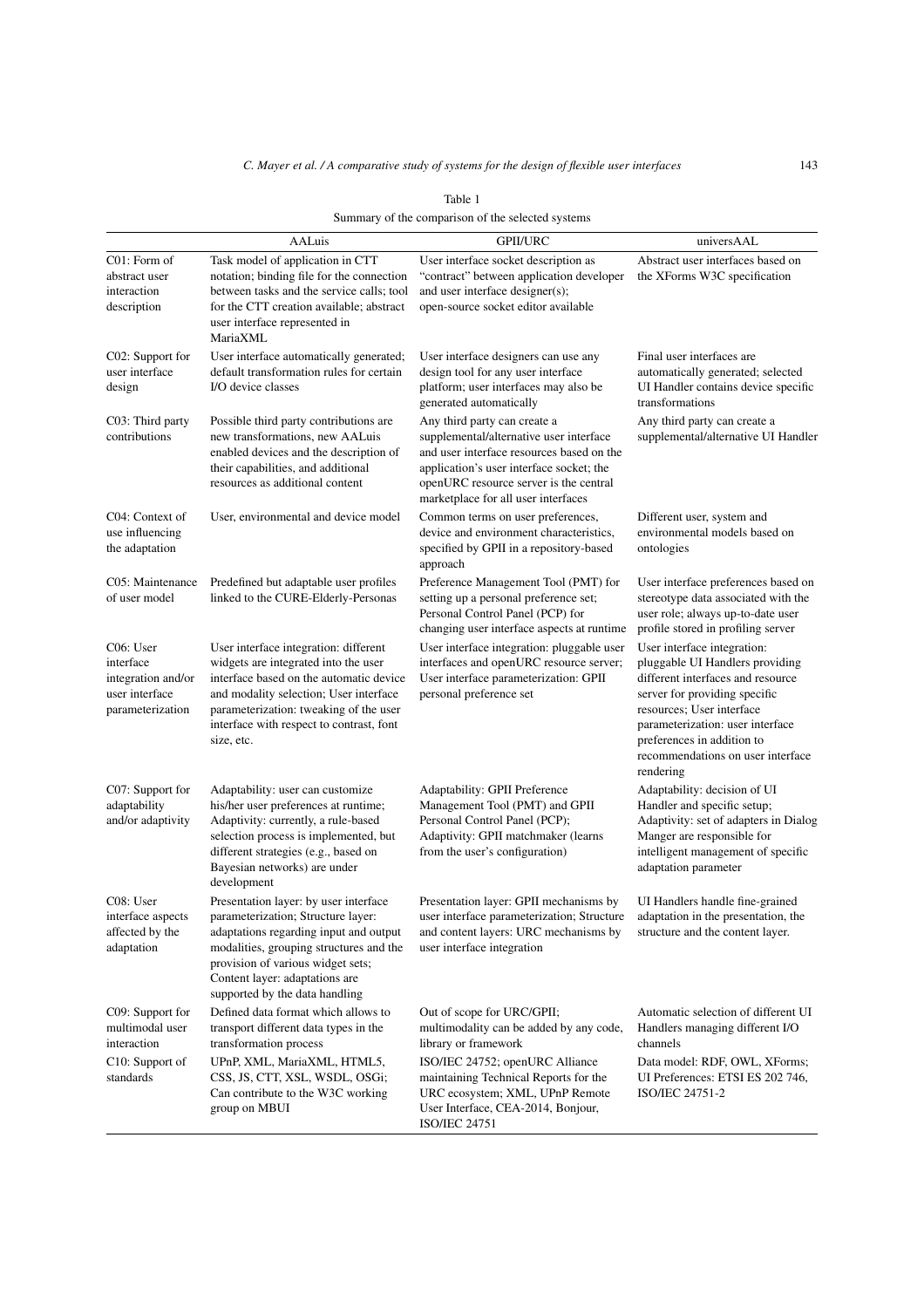scope (GPII/URC) vs. strong support (universAAL). Regarding multimodality, it can be clearly seen that the systems have a different focus – especially for GPII/URC for which it is out of scope. Details can be found in Table [1](#page-18-0) and Section [5.9.](#page-15-1)

# <span id="page-19-0"></span>*6.2. Best suited application areas and system constraints*

Based on the similarities and differences, one can distinguish between application areas best suited for the different systems while highlighting constraints.

The abstract description of the user interaction or user interfaces by task models and XForms (AALuis and universAAL), and the automatic generation thereupon, allow for the provision of a consistent look and feel for any application provided by the system. This is especially helpful for older adults to give them the same feeling and interaction options with the possibility to adapt to their preferences. A problem of automatic generation is that it needs a trade-off between flexibility to cover as many use cases as possible, and usability and accessibility. In contrast, manually designed user interfaces (GPII/URC) facilitate tailoring the user interfaces for special needs, services and special user groups. This allows flexibility in the design of user interfaces, especially with focus on usability. Thus, one should balance pros and cons if the focus is on the same look and feel for different applications but with the slight problem of reducing usability and accessibility (universAAL and AALuis), or if the focus is on tailored user interfaces for each application and target group, but with the drawback of additional development efforts due to the large number of user interfaces to be developed (GPII/URC).

Another difference is the fact that GPII/URC is mainly designed to control appliances and devices as targets while AALuis and universAAL mainly focus on digital services. On the one side, the user interface sockets (GPII/URC) represent the functionality of the targets. On the other side, the interaction with the digital service is modelled by the CTT (AALuis), or via the UI Bus which includes a basic, ontological model for representing the abstract user interfaces and a means for exchanging messages between UI Handlers and services (universAAL).

A major difference between AALuis and universAAL, as examples of automatic user interface generation, and GPII/URC is the fact that for AALuis and universAAL, the user interface is generic for the application and specific to the I/O controller. This means that, when a new service is added to the system, it can be accessed without requiring new code for user interfaces. Furthermore, it allows for a simple modality and device change at runtime. In contrast, for GPII/URC the user interface is specific for the application *and* the I/O controller. This means that, upon extending a system by new targets, new user interfaces must be made available to control the new targets. Note that there are also means within GPII/URC for generating user interfaces automatically, leading to generic user interfaces for the application, but this is not the main purpose of the system. Additional I/O controllers can be added in AALuis and universAAL by providing new transformation rules and UI Handlers, respectively. In GPII/URC, these are added by the provision of additional pluggable interfaces for each application.

Another distinction between the three systems is the additional effort needed to use it, and where in the lifecycle this effort occurs. This is directly related to the first two steps of the generic interface adaptation framework. In AALuis, the overall efforts for using various user interfaces on different I/O controllers are shifted toward the service developer, as the creation of a task model for each application. Thus, a service developer must learn the CTT notation once before getting started. Further transformation rules can be developed by user interface designers and developers if needed, but are not necessary for initial usage of the system, since existing transformation rules can be reused. For GPII/URC, the efforts are more equally distributed between a service (target) developer who defines the socket description and develops the target application, and one or more user interface experts who design interfaces for each target and controller platform. In universAAL, the efforts are focused on the abstract description of the user interaction via the UI Bus by the service developer and the usage of the existing UI Handlers, which are realized in Java and can be extended. The initial effort is mainly related to getting to know the universAAL platform and the underlying concept of ontologies and XForms. In summary, the efforts are clearly distributed differently.

There are differences with regard to how the systems bind to their back-ends, i.e., the applications providing the functionality. AALuis supports the integration of local services as separate OSGi bundles, or remote services as loosely coupled Web services. For the latter option, there is no explicit connector development needed. Thus, there is no service development in the same system necessary, which allows service developers to use existing platforms (so they do not need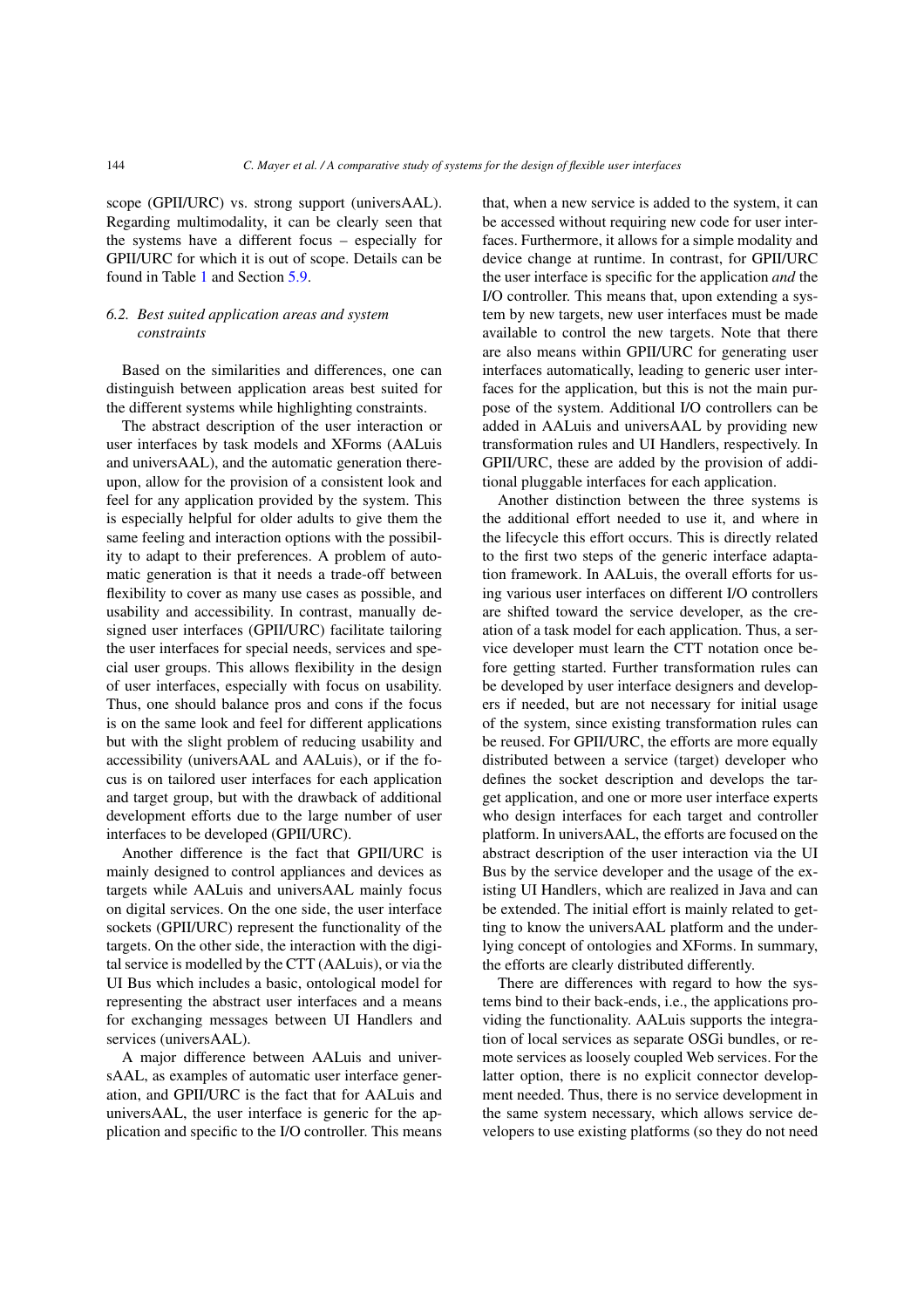to migrate to a different development environment). In GPII/URC, a service developer needs to implement a target adapter on the UCH platform (currently in Java) to provide the binding. In universAAL, the application's connection to the universAAL system is realized by using the service bus via an OSGi bundle. Thus, the application developer needs to integrate his/her developments into the universAAL platform. Summarized, one can say that in AALuis there is no need for additional binding, i.e., developers do not need to develop anything within the AALuis system when connecting a Web service application, rather only to provide the task model. In contrast, in GPII/URC and universAAL, programming is needed to integrate applications into the systems.

Another difference in the systems is the division of roles in the three systems. In GPII/URC, there is a clear separation between the development and design efforts. This implies that user interface designers can provide user interfaces for the system. AALuis and universAAL do not follow a strict separation of roles. To provide new user interfaces for additional I/O devices, new transformation rules and UI Handlers, respectively, have to be implemented.

#### *6.3. Work towards harmonization*

Harmonization of the three systems can help them to mutually benefit from each others' strengths. Harmonization can happen at various levels with different efforts. Based on the defined criteria and the comparison, the following possibilities for convergence are identified and envisioned.

# <span id="page-20-2"></span>*6.3.1. Conversion between abstract descriptions of the user interface*

The three systems cover different application areas (see Section [6.2\)](#page-19-0). To mutually benefit from their advantages and to allow an interchangeable usage of the three systems, an interface for interlinking the systems on any level should be sought. Providing a single, common, abstract way to describe of the user interaction and interface is not considered to be reasonable, since all concepts have advantages and drawbacks and hence a harmonization would lead to a loss of flexibility. The abstract description is realized in different forms and thus a possible compromise is the creation of (semi-) automated conversion tools.

The idea is to use the CTT notation for the description of the task model, because there is good tool support for the generation and also a runtime simulator available (CTTE [\[22\]](#page-22-18)). CTT could be the input for the generation of a user interface socket description, which could be used to connect manually designed user interfaces. Conversely, task models or an AUI in MariaXML could be generated from the socket description which could, in turn, be the starting point for the automatic user interface generation. The same conversion tools could be developed to create a user interface description using XForms. All these conversion tools would allow the front-end of one system to be used by the others. In summary, this would finally allow for the use of manually designed user interfaces *and* automatic generated ones within all three approaches.

# <span id="page-20-1"></span>*6.3.2. Standardization of context models and common set of tools for maintenance*

All three approaches use similar context models covering information about the user, the runtime platform and the environment, but unfortunately based on different formats and standards. GPII develops a register of terms for the description of user preferences and platform and environmental characteristics, which will result in a future version of ISO/IEC 24751. Using common terms and values for the models including user preferences, device characteristics and environmental factors would allow for the exchange (import/export) of user preferences and device characteristics between the platforms. Furthermore, the connection of systems for sharing environmental context would be possible, e.g., using the universAAL context bus as input for any adaptations in the other systems. A community process for registration of common terms via the GPII registry server and using a common user preference server would support this idea. A vision of common context models is to share and use the same tools for the maintenance of a user's preference set and to access a common server with descriptions of device characteristics.

#### <span id="page-20-0"></span>*6.3.3. Sharing resources*

Sharing resources and supporting third party contributions are of great importance for all three systems, but the provision and description of user interface resources is handled in distinct ways. A common vocabulary for the description of user interface resources via metadata, e.g., realized by key-value pairs, is envisioned to allow for the import and export of resources such as labels, images and videos from one platform to the other. A starting point for the creation process can be the resource property vocabulary [\[48](#page-23-23)] by openURC. Besides sharing the resources between systems, a common description would offer the possibility to use a joint platform as a common resource server for upload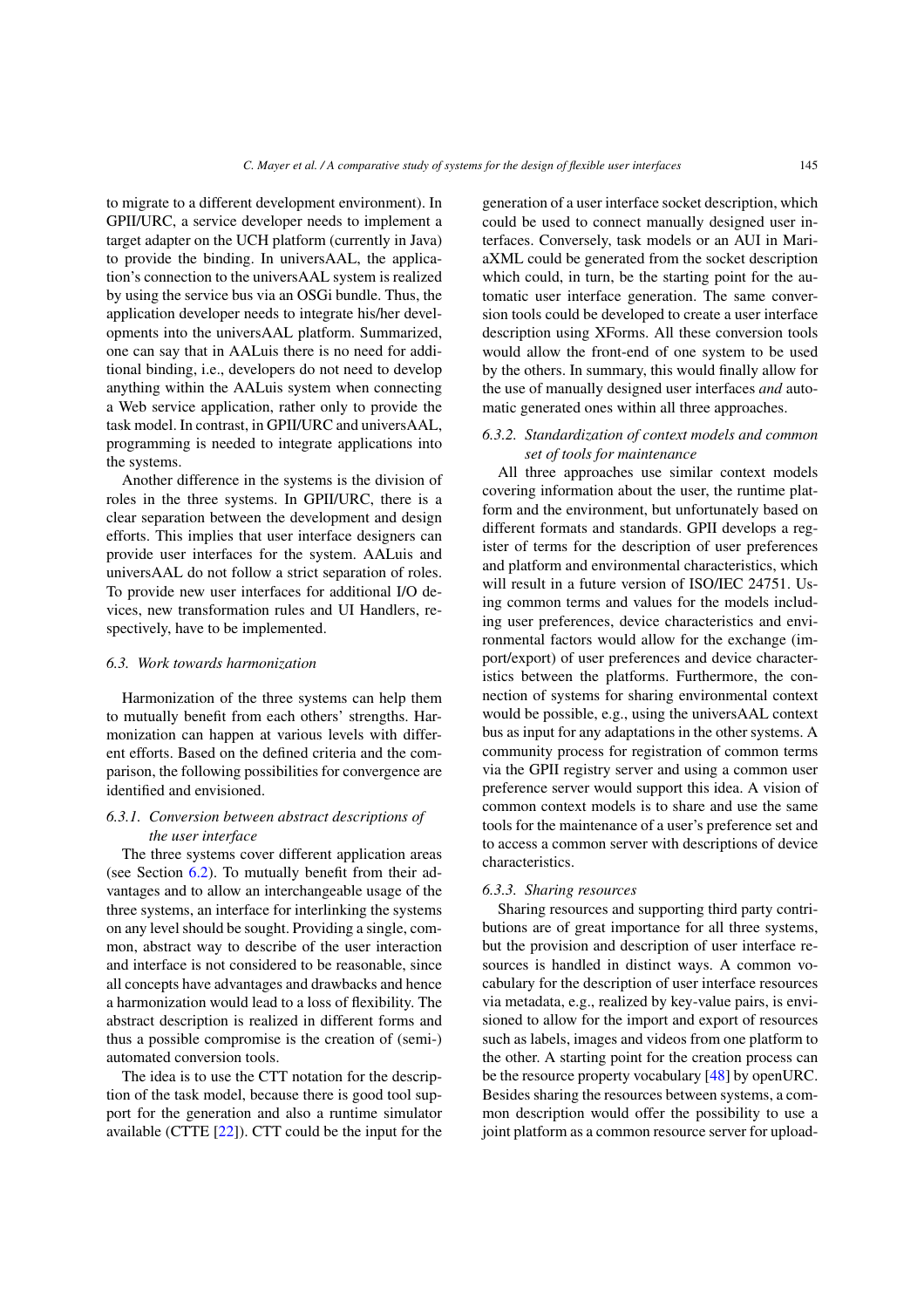ing and downloading resources for user interface adaptations via user interface integration.

#### *6.4. Limitations of the study*

Finally, a number of important limitations need to be noted. First, this comparative study does not provide quantitative data for the comparison of the systems. The definition of benchmarks and metrics would allow a more objective comparison, but were out of scope since the focus was on a conceptual comparison. An evaluation through competitive benchmarking, like in the EvAAL competitions for AAL systems [\[1](#page-22-26)], would help to obtain quantitative data with respect to e.g., effort needed to use the systems, usability of the (generated) user interfaces, et cetera. Furthermore, the comparison focuses on technical aspects and does not include means to compare the systems from the perspective of the user. Finally, the developers' perspective is not analyzed from a cost perspective in our comparison. To do so, an empirical study would be needed, which is also out of scope of the presented work.

#### <span id="page-21-0"></span>**7. Conclusion**

The purpose of the current study was to provide a generic framework for the design of flexible user interfaces, and to analyze the three systems AALuis, GPII/URC and universAAL within this framework in a detailed comparative study. In this investigation, the aim was to assess differences and similarities of the systems based on ten criteria. As a result, the bestsuited application areas, system constraints and possibilities of harmonization of the systems were elaborated.

The following conclusions can be drawn from the present study. First, although independently developed, all three approaches show similarities especially with respect to the context of use, the resource provision, the adaptation processes and the commitment to standards. Second, there are differences in the realization of these issues, and especially the tools provided to support the developer and the user. Finally, the systems differ greatly in their abstract description of the user interaction and interface, and the automatic generation of user interfaces or the usage of pluggable user interfaces.

These findings provide the following insights for future research. A common, abstract way to describe the user interaction and user interface would be desirable, but perhaps unattainable, due to the various strengths of the different approaches. The creation of (semi-) automatic conversion tools is envisioned, to retain the strengths of all concepts. Concerning context of use and the context models, a joint standardization effort is needed to allow for the exchange between different systems. This would yield a new opportunity to use a common set of tools for the maintenance of a user's preference set, to access a common server with descriptions of device characteristics and to share environmental context. Finally, a common format for the description of resources is required to allow for import and export of resources such as labels, images and videos from one platform to the other.

To overcome the limitations of a conceptual comparison and allow for a quantitative comparison, benchmarks and metrics for an objective comparison should be part of future work. Furthermore, the user's point of view regarding usability and accessibility of the user interfaces, and the ease of use for developers to get an impression of cost efficiency of the systems should be evaluated in additional (empirical) studies.

All future efforts targeting a harmonization of the systems can provide valuable input to, can be influenced by and should be coordinated with the W3C working group on model-based user interfaces [\[45](#page-23-24)].

# **Acknowledgements**

The comparison of the different design systems for flexible user interfaces was initiated by the authors after a number of presentations and discussions about the three systems at various workshops and conferences (dissemination activities by the associated projects). The idea was to deepen the exchange of concepts and to intensify the discussions about collaboration possibilities. Based on this, the study at hand was started by an intensive face-to-face workshop which focused mainly on the technical aspects of user interfaces and their design. The results were summarized and used as a starting point for this joint paper, which aims at formalizing the results thus revealed. The paper was further developed by several bilateral meetings, discussions and several virtual workshops.

The project AALuis is co-funded by the AAL Joint Programme (AAL-2010-3-070) and the following National Authorities and R&D programs in Austria, Germany and The Netherlands: bmvit, program benefit, FFG (AT), BMBF (DE) and ZonMw (NL).

Work on URC and GPII has been funded by the US Dept. of Education, NIDRR, under Grants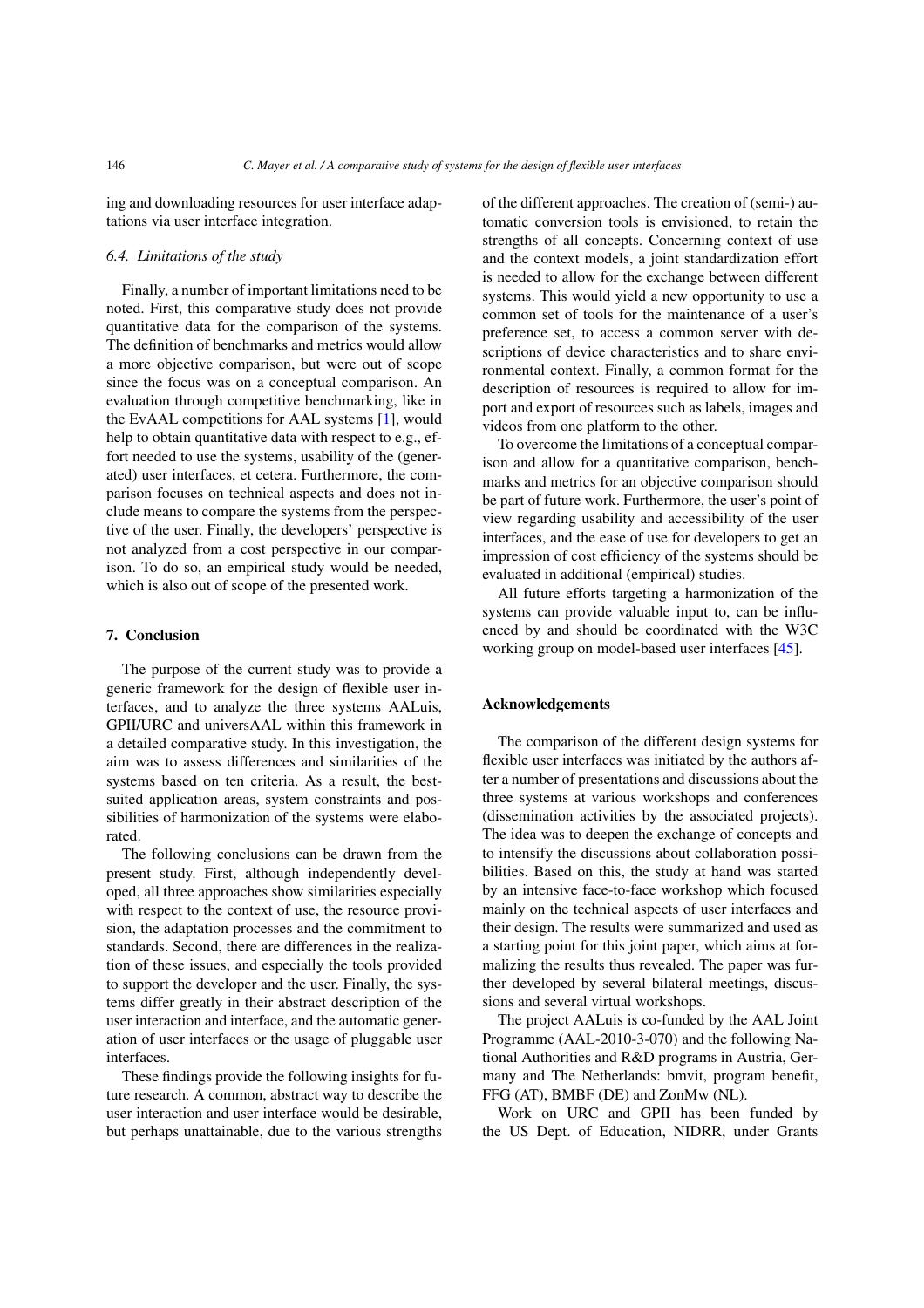H133E030012 and H133E080022 (RERC on IT Access), and by the European Commission, under the FP6 Grant Agreement 033502 (i2home) and the FP7 Grant Agreement 289016 (Cloud4All), and by the Saarland government under the contract T/2-EFI-001- 04/05/2013 (SUCH).

Regarding universAAL, the research leading to these results has received funding from the European Community's Seventh Framework Programme (FP7/2007-2013) under grant agreement n° 247950 (universAAL).

The opinions in this paper are those of the authors and not necessarily those of the funding agencies.

#### **References**

- <span id="page-22-26"></span>[1] J.A. Álvarez-García, P. Barsocchi, S. Chessa and D. Salvi, Evaluation of localization and activity recognition systems for ambient assisted living: The experience of the 2012 EvAAL competition, *Journal of Ambient Intelligence and Smart Environments* **5**(1) (2013), 119–132.
- <span id="page-22-21"></span>[2] J.M. Boyer, XForms 1.1. W3C Recommendation 20 October 2009, [http://www.w3.org/TR/xforms/,](http://www.w3.org/TR/xforms/) Oct. 2009 [accessed: 02/2014].
- <span id="page-22-6"></span>[3] G. Calvary, J. Coutaz, D. Thevenin, Q. Limbourg, L. Bouillon and J. Vanderdonckt, A unifying reference framework for multi-target user interfaces, *Interacting with Computers* **15** (2003), 289–308.
- <span id="page-22-11"></span>[4] CEA, CEA-2014-A: Web-based Protocol and Framework for Remote User Interface on UPnP Networks and the Internet (Web4CE), Technical report, 2007.
- <span id="page-22-4"></span>[5] J. Coutaz, L. Nigay, D. Salber, A. Blandford, J. May and R.M. Young, Four easy pieces for assessing the usability of multimodal interaction: The care properties, in: *InterAct*, Vol. 95, 1995, pp. 115–120.
- <span id="page-22-12"></span>[6] C. Criteria, Common Criteria, [http://www.](http://www.commoncriteriaportal.org/) [commoncriteriaportal.org/,](http://www.commoncriteriaportal.org/) Feb. 2014 [accessed: 02/2014].
- <span id="page-22-0"></span>[7] E. den Ouden, Development of a design analysis model for consumer complaints: Revealing a new class of quality problems, PhD thesis, Technische Universiteit Eindhoven, Eindhoven, March 2006.
- <span id="page-22-24"></span>[8] B. Dumas, D. Lalanne and S. Oviatt, Multimodal interfaces: A survey of principles, models and frameworks, in: *Human Machine Interaction*, D. Lalanne and J. Kohlas, eds, Lecture Notes in Computer Science, Vol. 5440, Springer, Berlin, Heidelberg, 2009, pp. 3–26.
- <span id="page-22-23"></span>[9] ETSI, ETSI ES 202 746, Human Factors (HF), Personalization and User Profile Management, User Profile Preferences and Information, Technical report, Feb. 2010.
- <span id="page-22-20"></span>[10] A.M.M. Gil, D. Salvi, M.T.A. Waldmeyer, P.A. Jimenez and A. Grguric, Separating the content from the presentation in AAL: The universAAL UI framework and the swing UI handler, in: *Ambient Intelligence-Software and Applications*, Springer, 2013, pp. 113–120.
- <span id="page-22-16"></span>[11] S. Hanke, C. Mayer, O. Höftberger, H. Boos, R. Wichert, M.-R. Tazari, P. Wolf and F. Furfari, universAAL – an open and consolidated AAL platform, in: *Ambient Assisted Living*,

R. Wichert and B. Eberhardt, eds, Springer, Berlin, Heidelberg, 2011, pp. 127–140.

- <span id="page-22-15"></span>[12] ISO/IEC, ISO/IEC 24751-1:2008, Information technology – individualized adaptability and accessibility in e-learning, education and training – Part 1: Framework and reference model, Technical report, Sept. 2008.
- <span id="page-22-22"></span>[13] ISO/IEC, ISO/IEC 24751-2:2008, Information technology – individualized adaptability and accessibility in e-learning, education and training – Part 2: 'Access for all' personal needs and preferences for digital delivery, Technical report, Sept. 2008.
- <span id="page-22-10"></span>[14] ISO/IEC, ISO/IEC 24752-1:2014, Information technology – user interfaces – universal remote console, Part 1: General framework, 2014.
- <span id="page-22-5"></span>[15] J.A. Larson, T. Raman, D. Raggett, M. Bodell, M. Johnston, S. Kumar, S. Potter and K. Waters, W3C multimodal interaction framework, W3C NOTE, 6, 2003 [accessed: 09/2014].
- <span id="page-22-1"></span>[16] Q. Limbourg, J. Vanderdonckt et al., *Comparing Task Models for User Interface Design*, Vol. 6, Lawrence Erlbaum Assoc., 2004, pp. 135–154, Chapter 6.
- <span id="page-22-17"></span>[17] N. Marquardt and S. Greenberg, Informing the design of proxemic interactions, *Pervasive Computing, IEEE* **11**(2) (Feb. 2012), 14–23.
- <span id="page-22-8"></span>[18] C. Mayer, M. Morandell, M. Gira, K. Hackbarth, M. Petzold and S. Fagel, AALuis, a user interface layer that brings device independence to users of AAL systems, in: *Computers Helping People with Special Needs*, K. Miesenberger, A. Karshmer, P. Penaz and W. Zagler, eds, Lecture Notes in Computer Science, Vol. 7382, Springer, Berlin, Heidelberg, 2012, pp. 650– 657.
- <span id="page-22-9"></span>[19] C. Mayer, M. Morandell, M. Gira, M. Sili, M. Petzold, S. Fagel, C. Schüler, J. Bobeth and S. Schmehl, User interfaces for older adults, in: *Universal Access in Human-Computer Interaction. User and Context Diversity*, C. Stephanidis and M. Antona, eds, Lecture Notes in Computer Science, Vol. 8010, Springer, Berlin, Heidelberg, 2013, pp. 142–150.
- <span id="page-22-19"></span>[20] C. Mayer, M. Sili, M. Gira, M. Morandell, S. Fagel, A. Hilbert, C. Schüler and I. Cernei, Avatar enriched user interfaces for older adults, in: *GLOBAL HEALTH 2013, the Second International Conference on Global Health Challenges*, 2013, pp. 1– 4.
- <span id="page-22-2"></span>[21] G. Meixner, M. Seissler and M. Orfgen, Specification and application of a taxonomy for task models in model-based user interface development environments, *International Journal on Advances in Intelligent Systems* **4**(3 and 4) (2012), 388–398.
- <span id="page-22-18"></span>[22] G. Mori, F. Paternò and C. Santoro, CTTE: Support for developing and analyzing task models for interactive system design, *IEEE Trans. Softw. Eng.* **28**(8) (Aug. 2002), 797–813.
- <span id="page-22-3"></span>[23] B. Myers, S.E. Hudson and R. Pausch, Past, present, and future of user interface software tools, *ACM Transactions on Computer-Human Interaction (TOCHI)* **7**(1) (2000), 3–28.
- <span id="page-22-7"></span>[24] A. Norcio and J. Stanley, Adaptive human-computer interfaces: A literature survey and perspective, *IEEE Transactions on Systems, Man and Cybernetics* **19**(2) (Mar. 1989), 399–408.
- <span id="page-22-25"></span>[25] openURC Alliance, Index of Technical Reports, [http://www.](http://www.openurc.org/TR/) [openurc.org/TR/,](http://www.openurc.org/TR/) Dec. 2013 [accessed: 02/2014].
- <span id="page-22-14"></span>[26] OpenURC, OpenURC Alliance e.V., [http://www.openurc.org/,](http://www.openurc.org/) March 2013 [accessed: 03/2014].
- <span id="page-22-13"></span>[27] openURC, Resource Property Vocabulary 1.0. Latest specification, [http://openurc.org/TR/res-prop-vocab1.0/,](http://openurc.org/TR/res-prop-vocab1.0/) Dec. 2013 [accessed: 02/2014].